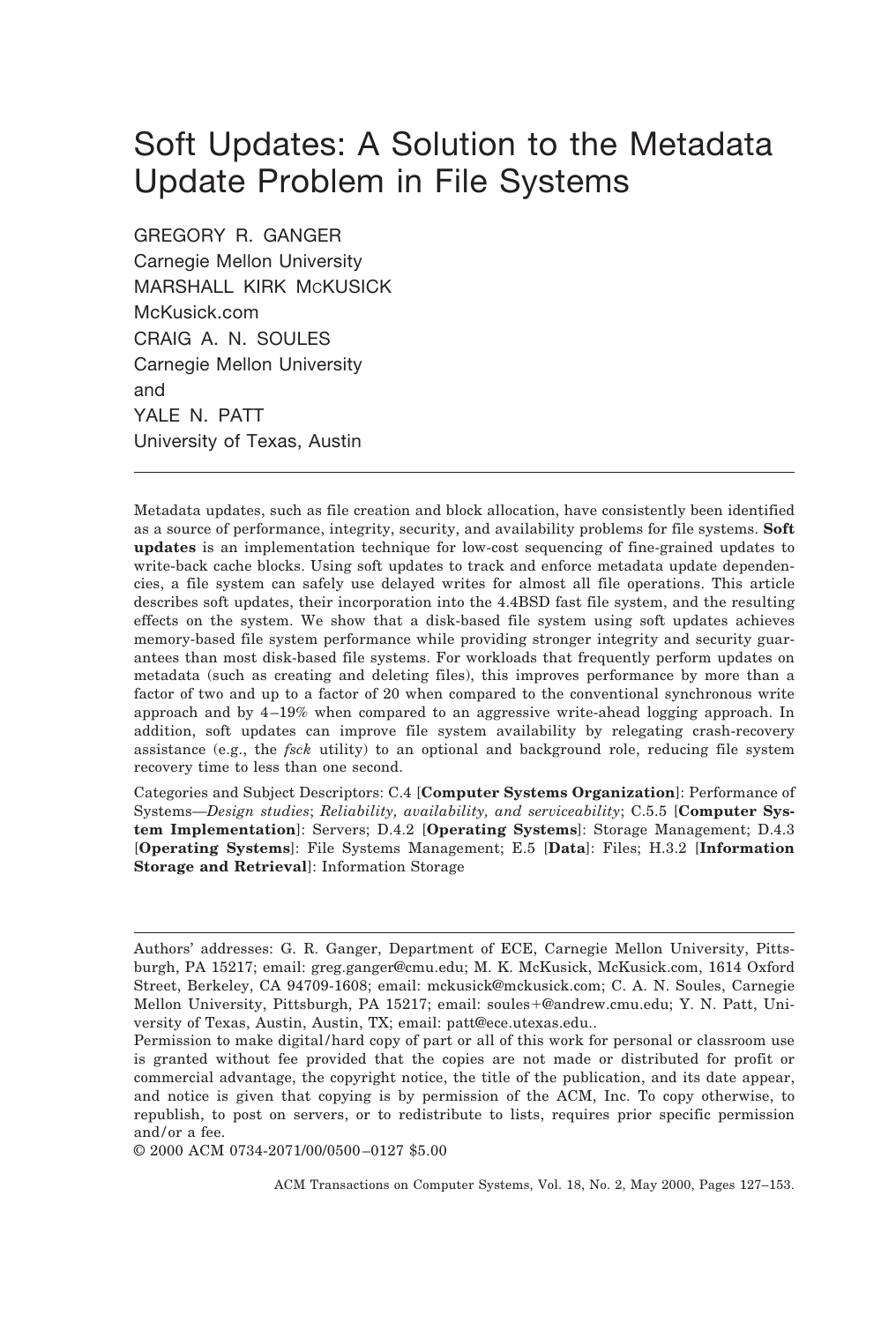#### 128 • G. R. Ganger et al.

General Terms: Performance, Reliability, Design, Experimentation, Measurement, Security Additional Key Words and Phrases: File systems, metadata, integrity, failure recovery, disk caches, write-back caching, delayed writes

#### 1. INTRODUCTION

In file systems, **metadata** (e.g., directories, inodes, and free block maps) gives structure to raw storage capacity. Metadata consists of pointers and descriptions for linking multiple disk sectors into files and identifying those files. To be useful for persistent storage, a file system must maintain the integrity of its metadata in the face of unpredictable system crashes, such as power interruptions and operating system failures. Because such crashes usually result in the loss of all information in volatile main memory, the information in nonvolatile storage (i.e., disk) must always be consistent enough to deterministically reconstruct a coherent file system state. Specifically, the on-disk image of the file system must have no dangling pointers to uninitialized space, no ambiguous resource ownership caused by multiple pointers, and no live resources to which there are no pointers. Maintaining these invariants generally requires sequencing (or atomic grouping) of updates to small on-disk metadata objects.

From a performance standpoint, recent and predicted future technology trends result in a growing disparity between processing performance and disk access times. This disparity, combined with increasing main memory sizes, dictates that high-performance file systems aggressively employ caching techniques to avoid disk accesses and hide disk latencies. For metadata updates, which are characterized by strong spatial and temporal locality and by small sizes relative to the units of disk access, this means write-back caching. Write-back caching can substantially improve metadata update performance by combining multiple updates into a much smaller quantity of background disk writes. The savings come from two sources: multiples updates to a single metadata component (e.g., removal of a recently added directory entry) and multiple independent updates to a single block of metadata (e.g., several entries added to a directory block).

This article describes **soft updates**, an implementation technique for low-cost sequencing of fine-grained updates to write-back cache blocks [Ganger and Patt 1994]. The soft updates mechanism tracks dependencies among updates to cached (i.e., in-memory) copies of metadata and enforces these dependencies, via update sequencing, as the dirty metadata blocks are written back to nonvolatile storage. Because most metadata blocks contain many pointers, cyclic dependencies occur frequently when dependencies are recorded only at the block level. Therefore, soft updates tracks dependencies on a per-pointer basis and allows blocks to be written in any order. Any still-dependent updates in a metadata block are rolled-back before the block is written and rolled-forward afterward. Thus, dependency cycles are eliminated as an issue. With soft updates, applications always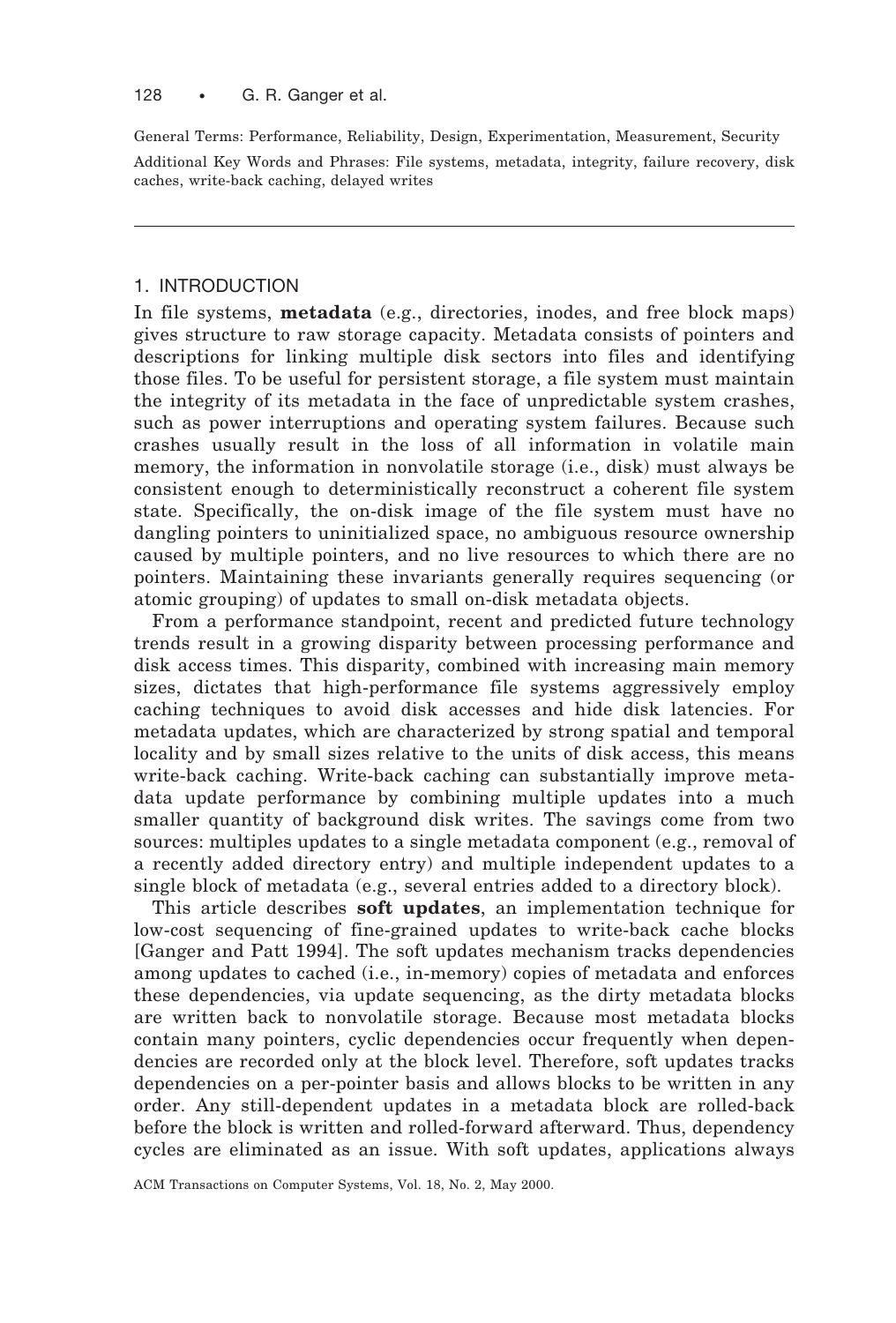see the most current copies of metadata blocks, and the disk always sees copies that are consistent with its other contents.

With soft updates, the cost of maintaining integrity is low, and diskbased file system performance can be within a few percent of a memorybased file system's performance. For workloads that frequently perform updates on metadata, this improves performance by more than a factor of two (and up to a factor of 20) when compared to the conventional approach and by 4–19% when compared to an aggressive write-ahead logging approach. Also, additional update sequencing can be realized with little performance loss. So, integrity and security can be improved relative to many current implementations. Further, the on-disk state can be maintained such that the file system can be safely mounted and used immediately (without preuse consistency checking, such as the **fsck** utility [McKusick and Kowalski 1994]) after any system failure other than media corruption. This reduces file system recovery times by more than two orders of magnitude (to less than one second) when compared to fsck-like approaches.

Initially proposed and evaluated by Ganger and Patt [1994], soft updates has now been incorporated into the 4.4BSD fast file system (FFS) used in the NetBSD, OpenBSD, FreeBSD, and BSDI operating systems [McKusick and Ganger 1999]. This article briefly describes the incorporation. In doing so, it discusses experiences and lessons learned, including some not anticipated in the original research paper, and shows that achieved performance matches expectations. Specifically, using soft updates in BSD FFS eliminates most synchronous writes by allowing safe use of delayed writes for metadata updates. This results in significant performance increases, and, in most cases, the soft updates implementation is within 5% of ideal (i.e., the same file system with no update ordering). Further, soft updates allows BSD FFS to provide cleaner semantics, stronger integrity and security guarantees, and immediate crash recovery at the same time.

The remainder of this article is organized as follows. Section 2 describes the metadata update problem in more detail, discusses previous solutions, and outlines the characteristics of an ideal solution. Section 3 describes soft updates in general, the implementation of soft updates in the 4.4BSD FFS, some lessons learned from two implementations (the original research prototype and the production-quality 4.4BSD module), and the effects of soft updates on file system availability, semantics, and complexity. Then, Section 4 evaluates the soft updates implementation, comparing it to the default 4.4BSD FFS, a version that uses delayed writes for all updates, and a version that uses write-ahead logging. Section 5 summarizes the article's contributions.

#### 2. THE METADATA UPDATE PROBLEM

Several important file system operations consist of a series of related modifications to separate metadata structures. To ensure recoverability in the presence of unpredictable failures, the modifications often must be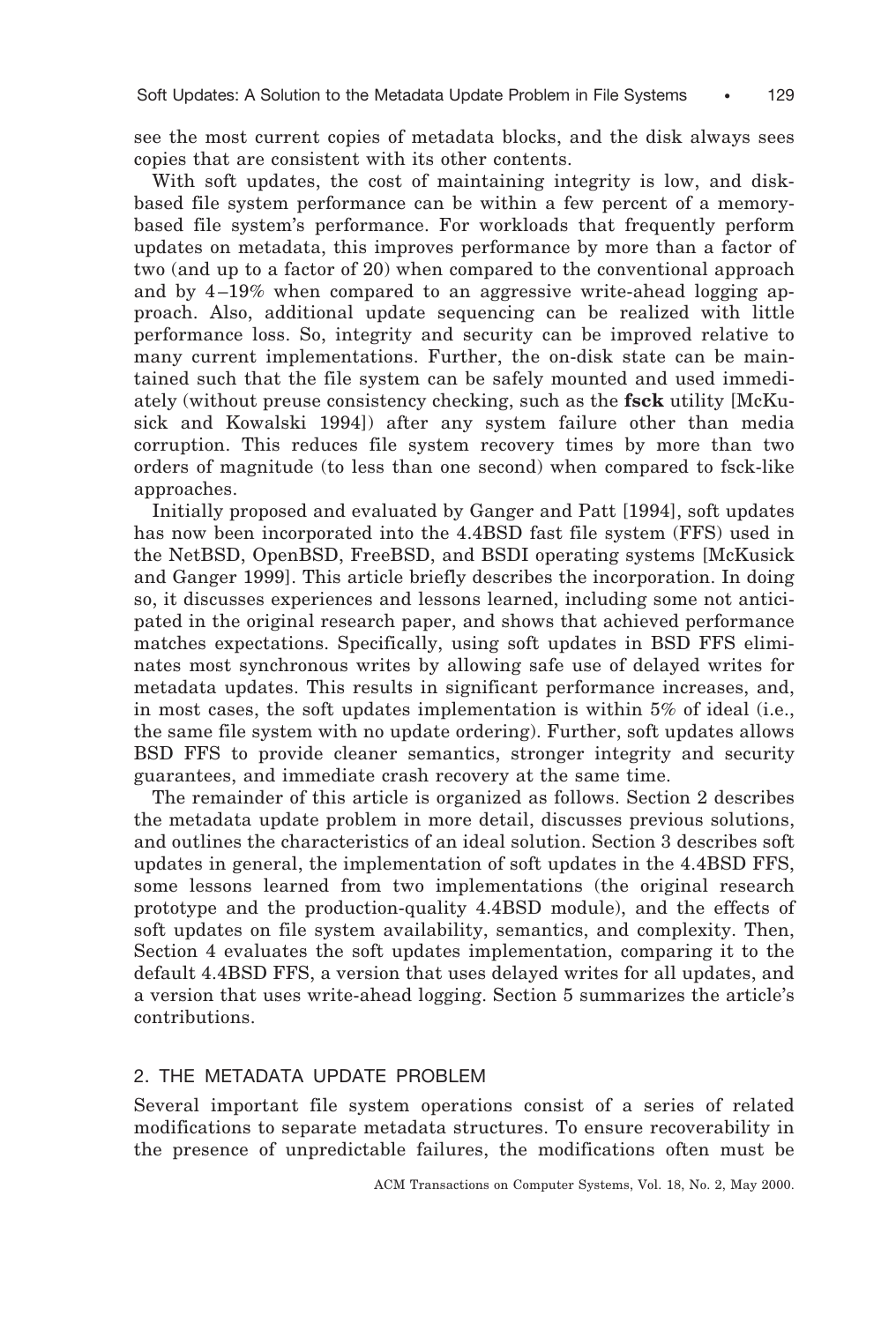propagated to stable storage in a specific order. For example, when creating a new file, the file system allocates an inode, initializes it, and constructs a directory entry that points to it. If the system goes down after the new directory entry has been written to disk but before the initialized inode is written, consistency may be compromised, since the contents of the on-disk inode are unknown. To ensure metadata consistency, the initialized inode must reach stable storage before the new directory entry. We refer to this requirement as an **update dependency**, because safely writing the directory entry depends on first writing the inode. The ordering constraints map onto three simple rules:

- (1) Never point to a structure before it has been initialized (e.g., an inode must be initialized before a directory entry references it).
- (2) Never reuse a resource before nullifying all previous pointers to it (e.g., an inode's pointer to a data block must be nullified before that disk block may be reallocated for a new inode).
- (3) Never reset the last pointer to a live resource before a new pointer has been set (e.g., when renaming a file, do not remove the old name for an inode until after the new name has been written).

The metadata update problem can be addressed with several mechanisms. The remainder of this section discusses previous approaches and the characteristics of an ideal solution.

## 2.1 Previous Solutions

*Synchronous Writes.* Synchronous writes are used for metadata update sequencing by many file systems, including the VMS file system [McCoy 1990], the DOS file system [Duncan 1986], and most variants of the UNIX file systems [Ritchie and Thompson 1978; McKusick et al. 1984]. As a result, metadata updates in these file systems proceed at disk speeds rather than processor/memory speeds [Ousterhout 1990; McVoy and Kleiman 1991; Seltzer et al. 1993]. The performance degradation can be so dramatic that many implementations choose to ignore certain update dependencies, thereby reducing integrity, security, and availability. For example, many file systems do not initialize a newly allocated disk block before attaching it to a file, which can reduce both integrity and security, since an uninitialized block often contains previously deleted file data. Also, many file systems do not protect the consistency of the on-disk free block/inode maps, electing to reconstruct them after a system failure (e.g., with the *fsck* utility [McKusick and Kowalski 1994]).

*Nonvolatile RAM (NVRAM).* To eliminate the need to keep the on-disk state consistent, one can employ NVRAM technologies, such as an uninterruptable power supply for the entire system or a distinct Flash RAM device [Wu and Zwaenepoel 1994]. With this approach, only updates to the NVRAM need to be kept consistent, and updates can propagate to disk in any order and whenever it is convenient. The performance of this approach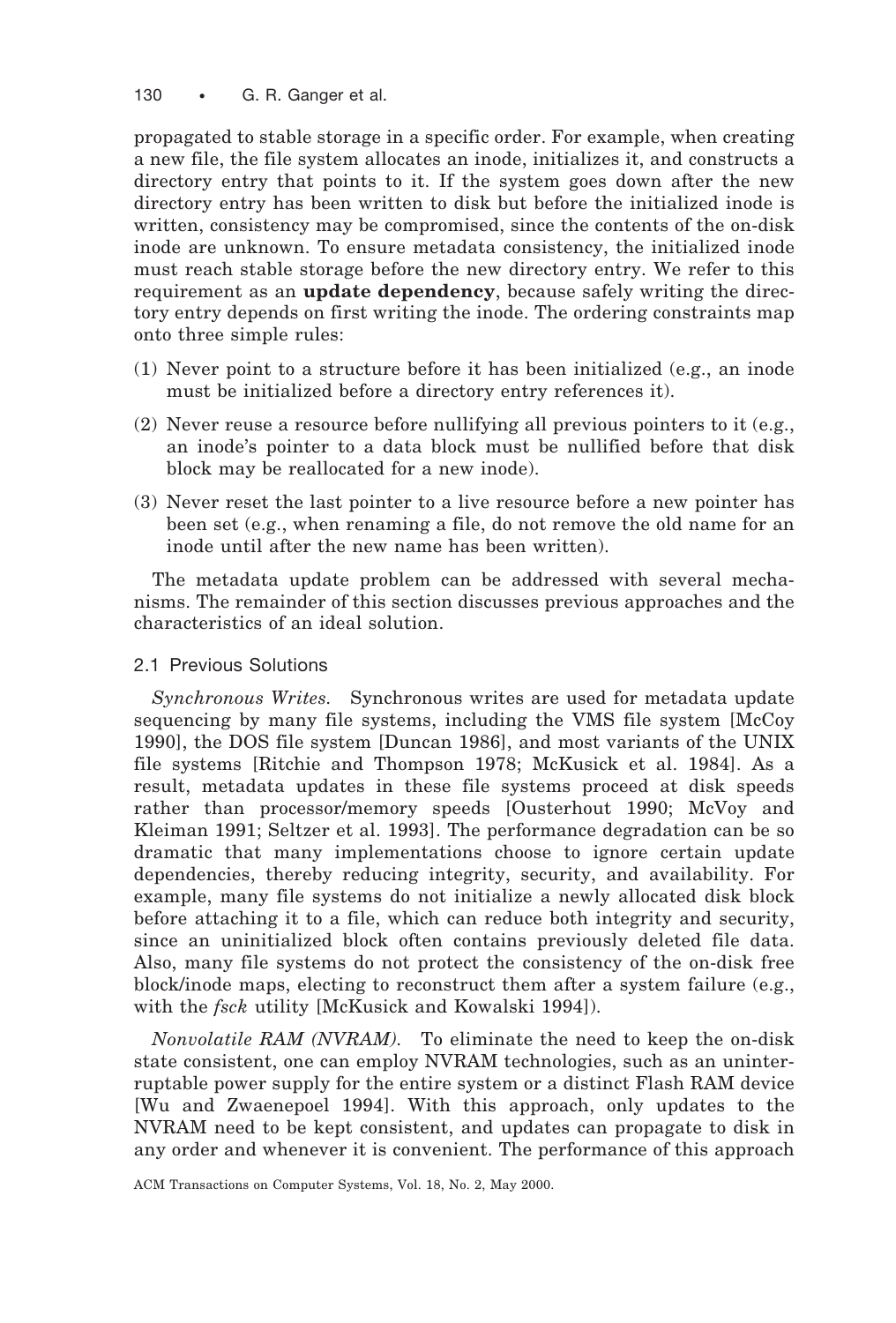far exceeds that of synchronous writes, since ordering updates to RAM is much less time-consuming. In fact, in addition to eliminating the need for update ordering, NVRAM eliminates the need for periodic syncer daemon activity; write-backs are only required when space needs to be reclaimed. There is a concern that failing operating systems may destroy some of the contents of the NVRAM cache, but this problem can be prevented with a reasonable amount of effort and overhead [Chen et al. 1996]. The main drawbacks, of course, are the cost of NVRAM and the fact that it is only a solution for systems that are actually equipped with it. In addition, file systems that rely on distinct NVRAM devices incur additional overheads for moving data to and from them. Finally, file system recovery after a system crash requires both the NVRAM and the disk contents, which means that it is not possible to just move one component or the other from a broken system to a working one. With soft updates, NVRAM-like performance can be achieved without the extra hardware expenses.

*Atomic Updates.* Although update sequencing will maintain file system integrity, an alternative approach is to group each set of dependent updates as an atomic operation. Most implementations of storage update atomicity entail some form of write-ahead logging [Hagmann 1987; Chutani et al. 1992; NCR 1992] or shadow-paging [Chamberlin et. al. 1981; Stonebraker 1987; Chao et al. 1992; Rosenblum and Ousterhout 1992]. Generally speaking, these approaches augment the on-disk state with additional information that can be used to reconstruct the committed metadata values after any system failure other than media corruption. Many modern file systems successfully employ write-ahead logging to improve performance compared to the synchronous write approach. However, there is still value in exploring implementations that do not require changes to the on-disk structures (which may have a large installed base) and may offer higher performance with lower complexity. In particular, this article and Ganger and Patt [1994] both show that a file system augmented with soft updates requires minimal changes to the file system proper and can deliver performance almost equivalent to having no update ordering at all. The same has not been shown for approaches based on update atomicity, and Section 4.5 indicates that logging can involve a 4–19% performance degradation.

*Scheduler-Enforced Ordering.* With appropriate support in disk request schedulers, a file system can use asynchronous writes for metadata and pass any sequencing restrictions to the disk scheduler with each request [Ganger and Patt 1994]. This approach has been shown to outperform the conventional synchronous write implementation by more than 30% for workloads that frequently do updates on metadata. However, with such scheduler-enforced ordering, delayed writes cannot safely be used when sequencing is required, since a disk request scheduler cannot enforce an ordering on or prevent dependency cycles among requests not yet visible to it. Also, all disk schedulers, which are generally located in disk device drivers or disk drives, must support the modified interface and the corresponding sequencing rules.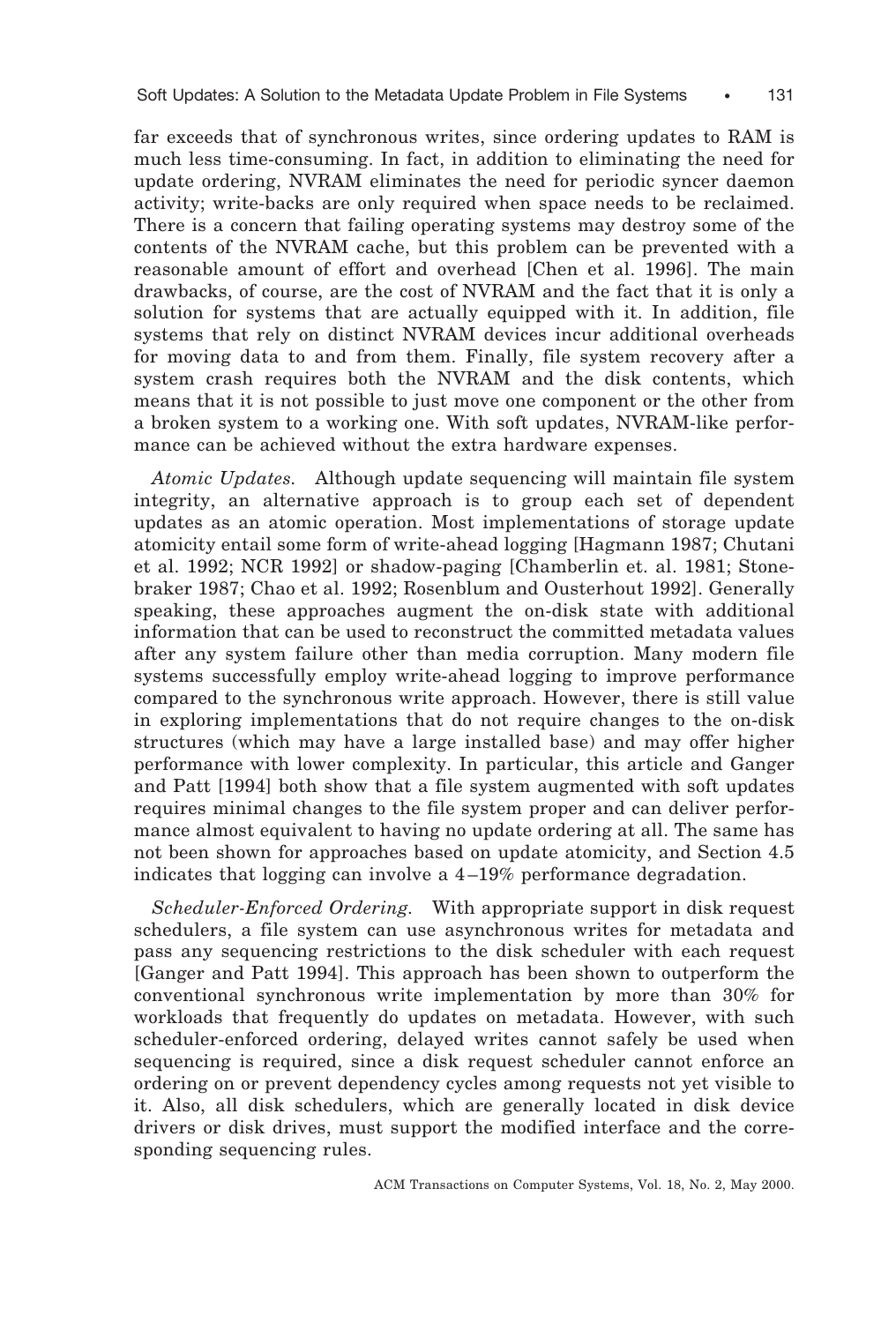#### 132 • G. R. Ganger et al.

*Interbuffer Dependencies.* Another approach is to use delayed writes for all updates and have the cache write-back code enforce an ordering on disk writes. Tracking dependencies among buffers is straightforward, but this approach provides only a marginal reduction in the number of synchronous writes. The lack of improvement occurs because the system must avoid the creation of circular dependencies. Whenever a circular dependency is about to be created, the system must prevent the circularity (e.g., by doing a synchronous write). Unfortunately, circular dependencies quickly arise in the normal course of file system operation. For example, consider a file creation and a file deletion performed in the same directory. The file creation requires that the inode block be written before the directory. The file deletion requires that the directory be written before the inode block. For correct operation, this scenario must revert to the use of synchronous writes or some other update ordering mechanism.

# 2.2 Characteristics of an Ideal Solution

An ideal solution to the metadata update problem would provide immediate stability and consistency of all metadata updates with no restrictions on on-disk data organization, no performance overhead, and no special hardware support. Unfortunately, to our knowledge, no such solution exists. One must therefore choose to relax the constraints in one or more of these areas. For general-purpose file systems, we believe that consistency is not negotiable and that requirements for special hardware support should be avoided. In many environments, users are willing to compromise immediate stability and live with a small window of vulnerability for new data (e.g., 30 seconds) in order to achieve much higher performance. With these assumptions, we wish to find a software-only implementation of consistent metadata updates with the smallest possible performance penalty given a small write-back window. In approximate order of importance, the performance-related characteristics of an ideal solution are:

- (1) Applications should never wait for disk writes unless they explicitly choose to do so for application-specific purposes.
- (2) The system should propagate modified metadata to disk using the minimum possible number of disk writes, given the allowed window of vulnerability. Specifically, this requires aggressive write-back caching of metadata structures to absorb and coalesce writes.
- (3) The solution should minimize the amount of main memory needed to cache dirty metadata and related auxiliary information. This will maximize the availability of memory for other purposes.
- (4) The cache write-back code and the disk request scheduler should not be constrained in choosing what blocks to write to disk when, beyond the minimal restrictions necessary to guarantee consistency. This flexibility is important for scheduling algorithms that reduce mechanical positioning delays [Denning 1967; Worthington et al. 1994].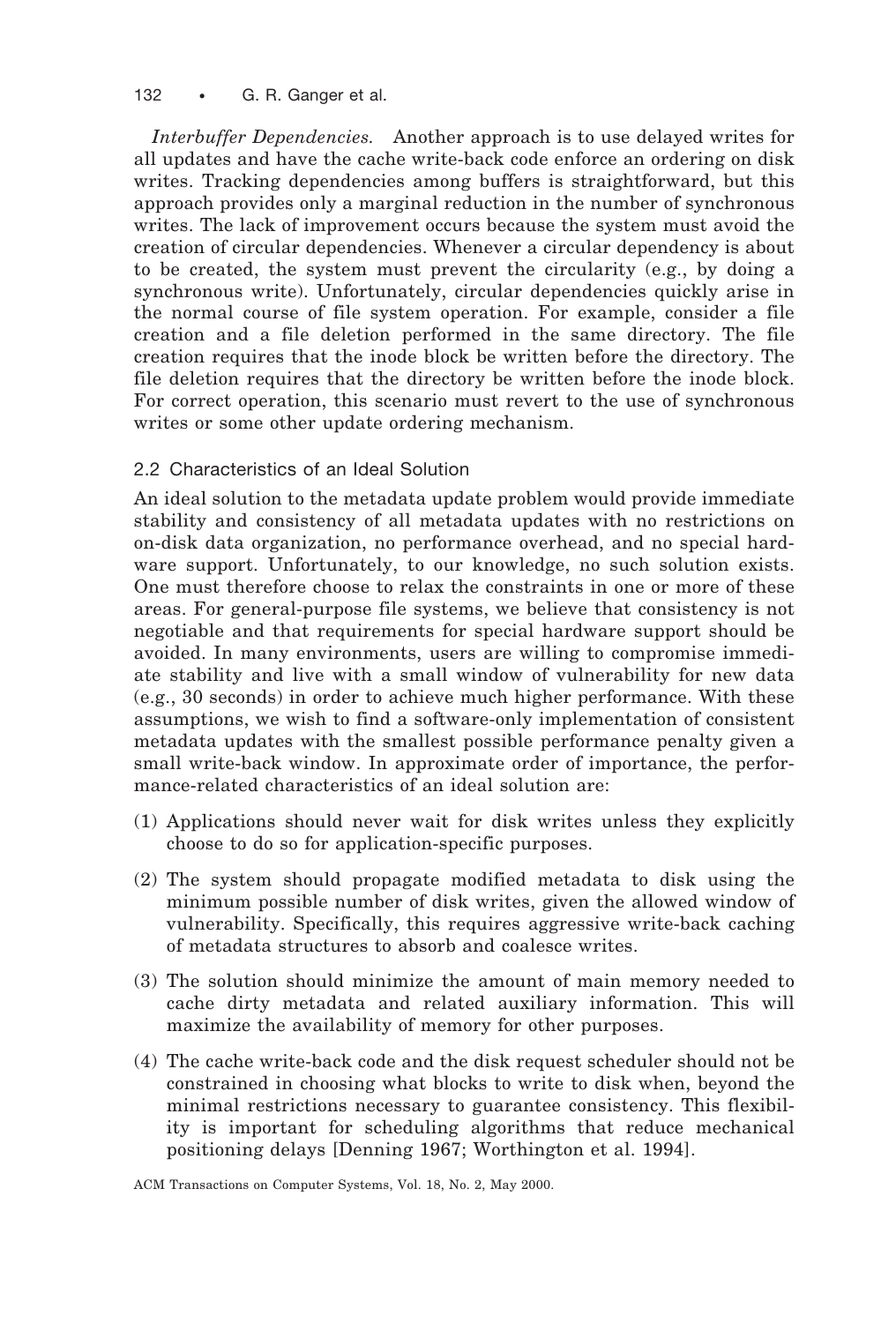Soft updates provides a reasonable approximation of this ideal.

### 3. SOFT UPDATES

This section describes the soft updates mechanism. It consists of an overview of the approach, a description of an implementation of soft updates in a UNIX file system, and discussion of the impact of soft updates on availability, semantics, and complexity.

#### 3.1 Overview

The soft updates mechanism allows safe use of write-back caching for metadata blocks. As discussed earlier, this improves performance by combining multiple metadata updates into a much smaller quantity of background disk writes. However, to maintain integrity in the face of unpredictable failures, sequencing constraints must be upheld as dirty blocks are propagated to stable storage. To address this requirement, the soft updates mechanism maintains dependency information, associated with any dirty in-memory copies of metadata, to keep track of sequencing requirements. When performing a metadata update, the in-memory copy of the relevant block is modified normally, and the corresponding dependency information is updated appropriately. The dependency information is then consulted when dirty blocks are flushed to disk.

When we began this work, we envisioned a dynamically managed DAG (Directed, Acyclic Graph) of dirty blocks for which disk writes are issued only after all writes on which they depend complete. In practice, we found this to be a very difficult model to maintain, being susceptible to cyclic dependencies and aging problems (e.g., blocks could consistently have dependencies and never be written to stable storage). Like false sharing in multiprocessor caches, these difficulties relate to the granularity of the dependency information. The blocks that are read from and written to disk often contain multiple structures (e.g., inodes or directory fragments), each of which generally contains multiple dependency-causing components (e.g., block pointers and directory entries). As a result, originally independent changes can easily cause dependency cycles (see Figure 1) and excessive aging. Detecting and handling these problems increases implementation complexity and reduces performance.

With soft updates, dependency information is maintained at a very fine granularity: per field or pointer. "Before" and "after" versions are kept for each individual update (e.g., the addition of a directory entry or the setting of a block pointer) together with a list of updates on which it depends. A dirty block can be written to disk at any time, as long as any updates within the in-memory block that have pending dependencies are first temporarily "undone" (rolled back). This guarantees that every block written to disk is consistent with respect to the current on-disk state. During the disk write, the block is locked to prevent applications from seeing the rolled-back state. When a disk write completes, any undone updates in the source memory block are restored before the block is unlocked. So, for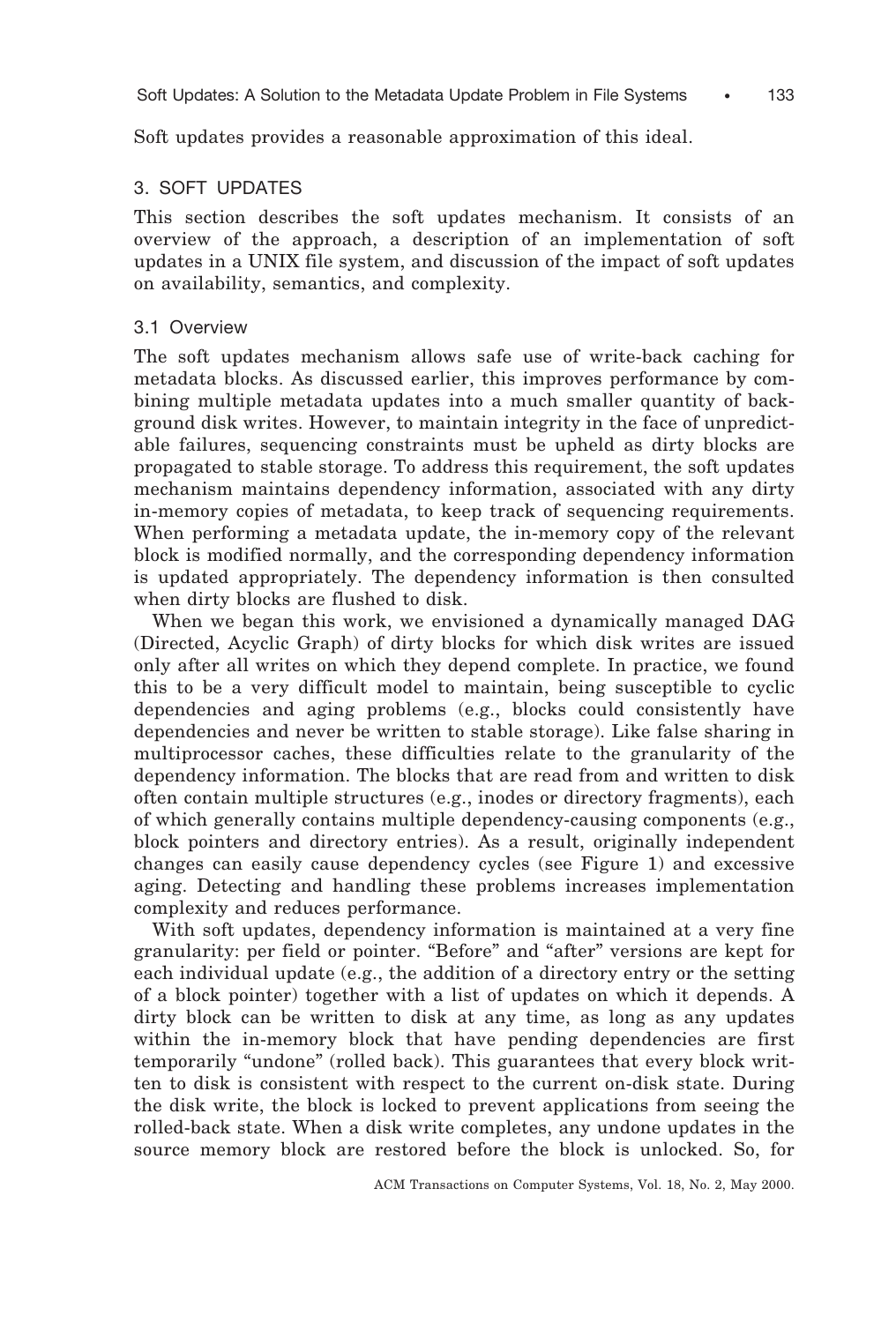



(c) Remove File B

Fig. 1. A Cyclic Dependency. (a), (b), and (c) each show the same pair of in-memory metadata blocks. The shaded metadata structures are unowned and available for allocation. The arrows indicate dependencies. (a) shows the blocks before any updates. (b) shows the blocks after creating file A. When creating a new file, the newly initialized inode must be written to disk before the new directory entry. (c) shows the blocks after removing file B. When removing a file, the reset directory entry must be written before the reinitialized inode. Viewed at a block level, the two metadata blocks in (c) depend on each other. Viewed at a finer granularity, there are two independent update sequences.

example, the two metadata blocks in Figure 1(c) can be safely transferred to disk with three writes (see Figure 2). With this approach, dependency cycles do not occur because independent sequences of dependent updates remain independent and no single sequence is cyclic. Aging problems do not occur because new dependencies are not added to existing update sequences.

3.1.1 *Design Issues*. Prior to each update for which sequencing will be required, dependency information must be set up. While soft updates, in essence, employs an in-memory log of update dependencies, efficiency requires more aggressive indexing (e.g., to identify the associated block) and cross-referencing (e.g., to identify dependent updates) of dependency structures. The modules that flush dirty cache blocks must also be modified to check and enforce dependencies appropriately. Many dependencies should be handled by the undo/redo approach described above. Others can be more efficiently handled by postponing in-memory updates until after the updates on which they depend reach stable storage. This deferred update approach is only safe when freeing file system resources, since applications can not be shown out-of-date data. In a sense, deferred updates are undone until the disk writes on which they depend complete.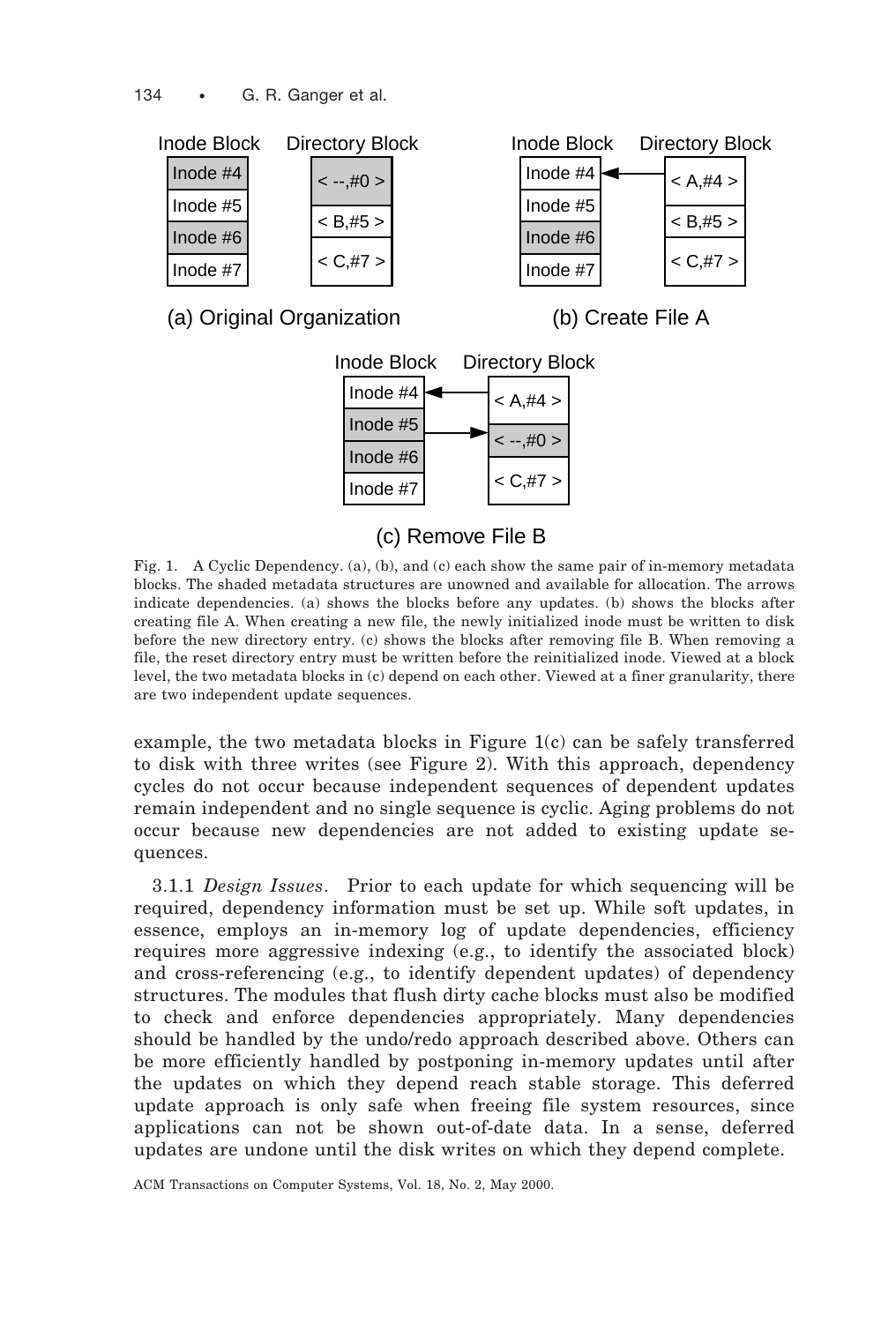# Inode #4 Inode #5 Inode #6 Inode #7 Inode Block Directory Block  $< A, #4 >$  $<$  C,#7  $>$ < --,#0 >

# Main Memory **Disk**

| Inode Block |            | <b>Directory Block</b> |  |                 |  |
|-------------|------------|------------------------|--|-----------------|--|
|             | Inode #4   |                        |  | $\lt$ --,#0 $>$ |  |
|             | Inode $#5$ |                        |  |                 |  |
|             | Inode #6   |                        |  | < B#5 >         |  |
|             | Inode #7   |                        |  | $< C, \#7 >$    |  |

# (a) After Metadata Updates



(b) Safe Version of Directory Block Written

| Inode Block<br><b>Directory Block</b> |                         | Inode Block | Directory Block        |
|---------------------------------------|-------------------------|-------------|------------------------|
| Inode #4                              | $< A, \#4 >$            | Inode #4    | $\leftarrow -, \#0 >$  |
| Inode $#5$                            | $\leftarrow -, \#0 >$   | Inode $#5$  | $\leftarrow -, \#0 >$  |
| Inode $#6$                            |                         | Inode #6    |                        |
| Inode #7                              | < C, #7 >               | Inode $#7$  | $< C, \#7 >$           |
|                                       | (c) Inode Block Written |             |                        |
| Inode Block                           | <b>Directory Block</b>  | Inode Block | <b>Directory Block</b> |
| Inode #4                              | < A, #4 >               | Inode $#4$  | < A, #4 >              |
| Inode $#5$                            | $\leftarrow -, \#0 >$   | Inode $#5$  | $\leftarrow -, \#0 >$  |
| Inode $#6$                            |                         | Inode $#6$  |                        |
| Inode #7                              | $<$ C,#7 $>$            | Inode #7    | $< C, \#7 >$           |

# (d) Directory Block Written

Fig. 2. Undo/redo operations in soft updates. (a) shows the in-memory and on-disk copies of the two modified metadata blocks from Figure 1 $(c)$ . (b),  $(c)$ , and  $(d)$  show the same blocks after each of three disk writes. For the duration of each disk write, the in-memory copy matches the resulting on-disk copy, and locks prevent any application from observing out-of-date information. As desired, the application-visible copies of metadata are always fully up-to-date, and the on-disk copy of the file system is always internally consistent.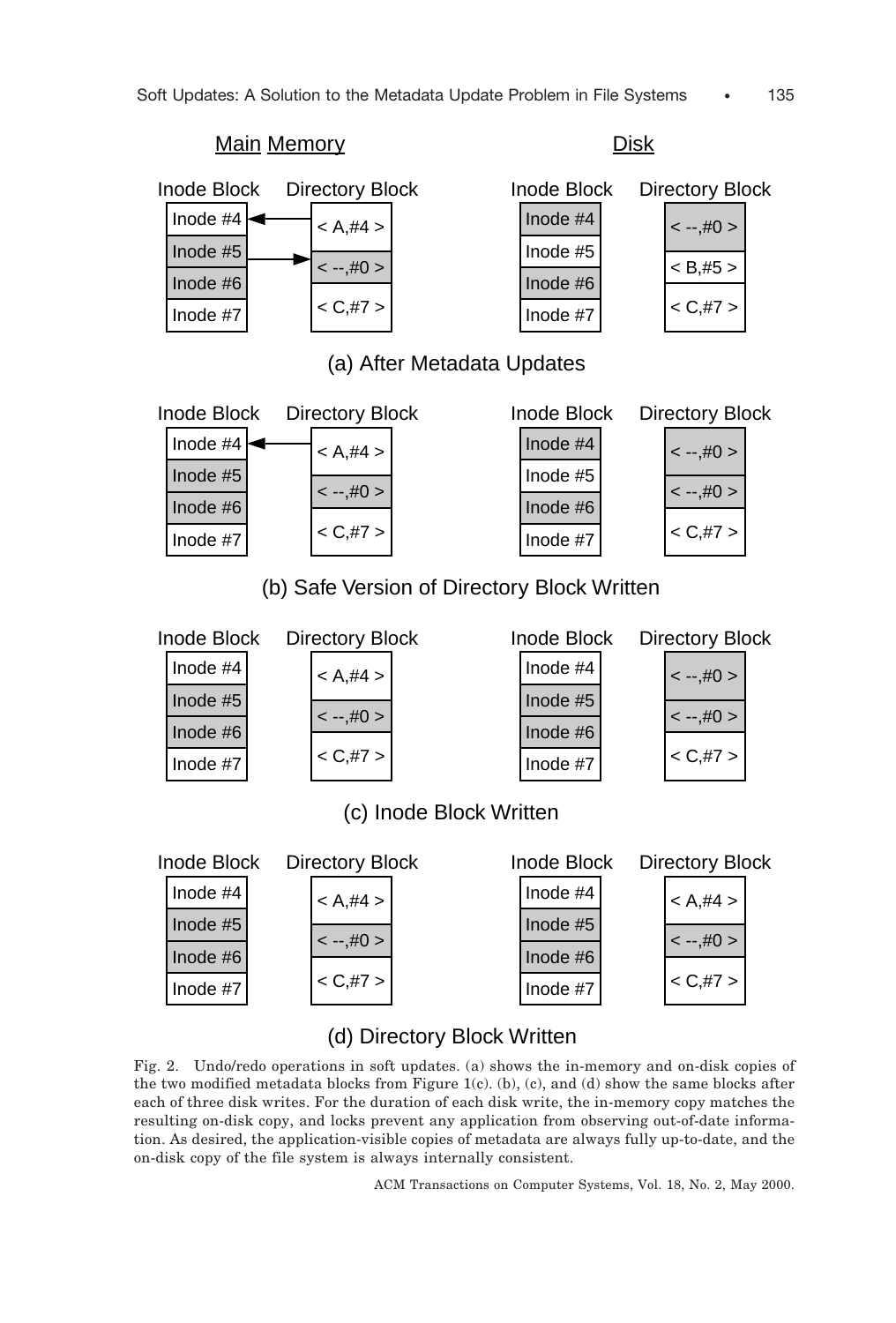136 • G. R. Ganger et al.

When a disk write completes, there is often some processing needed to update/remove dependency information, restore undone changes, and deal with deferred work. An implementation of soft updates requires some method of performing these tasks in the background. Very simple changes can be made during the disk I/O completion interrupt service routine (ISR), which generally calls a predefined procedure in the higher-level module (e.g., a file system) that issued the request. However, any task that can block and wait for a resource (e.g., a lock or, worse yet, an uncached disk block) cannot be handled in this way. Such tasks must be handled outside of the ISR, preferably by a background process that executes in the near future (e.g., within a few seconds).

## 3.2 Soft Updates in the 4.4BSD Fast File System

Soft updates has been implemented in the 4.4BSD FFS [McKusick et al. 1984] used in the NetBSD, OpenBSD, FreeBSD, and BSDI operating systems. The basic operation of the 4.4BSD implementation of soft updates is based on and similar to the SVR4 implementation [Ganger and Patt 1994], but it is more complete, robust, and clean. This section overviews the operation of soft updates in these two systems; much more detailed descriptions are provided by Ganger and Patt [1995] and McKusick and Ganger [1999].

In both implementations, almost all of the synchronous and asynchronous metadata updates have been replaced with delayed writes. The main exceptions are: (1) when the user explicitly requests synchronous updates, as with the *fsync()* system call or the O\_SYNC modifier to the *open()* system call, and (2) when mounting or unmounting a file system. Dependencysetup code has been added before each update that requires sequencing. The disk write routines have been modified to perform the appropriate undo/redo actions on source memory blocks. Background processing that cannot be handled during the ISR is performed by the syncer daemon when it next awakens.

In FFS-based file systems, there are four main structural changes that require sequenced metadata updates: (1) block allocation, (2) block deallocation, (3) link addition (e.g., file creation), and (4) link removal. The dependencies associated with each are described below together with a brief description of how they are handled in both implementations.

*Block Allocation.* When a new block or fragment is allocated for a file, the new block pointer (whether in the inode or an indirect block) should not be written to stable storage until after the block has been initialized.<sup>1</sup> Also, if the on-disk free space maps are being protected (See Section 3.3), the free

<sup>&</sup>lt;sup>1</sup>Most file systems do not actually guarantee that newly allocated blocks are initialized on disk. Because it is expensive with synchronous writes (e.g., factor of two reduction in create performance [Ganger and Patt 1994]), no traditional FFS implementation with which we are familiar supports it. Because it is inexpensive with soft updates (e.g., around 2% overhead, with a maximum of 8% observed), guaranteeing initialization of new allocations is the default in our implementation. All of our experiments utilize this default.

ACM Transactions on Computer Systems, Vol. 18, No. 2, May 2000.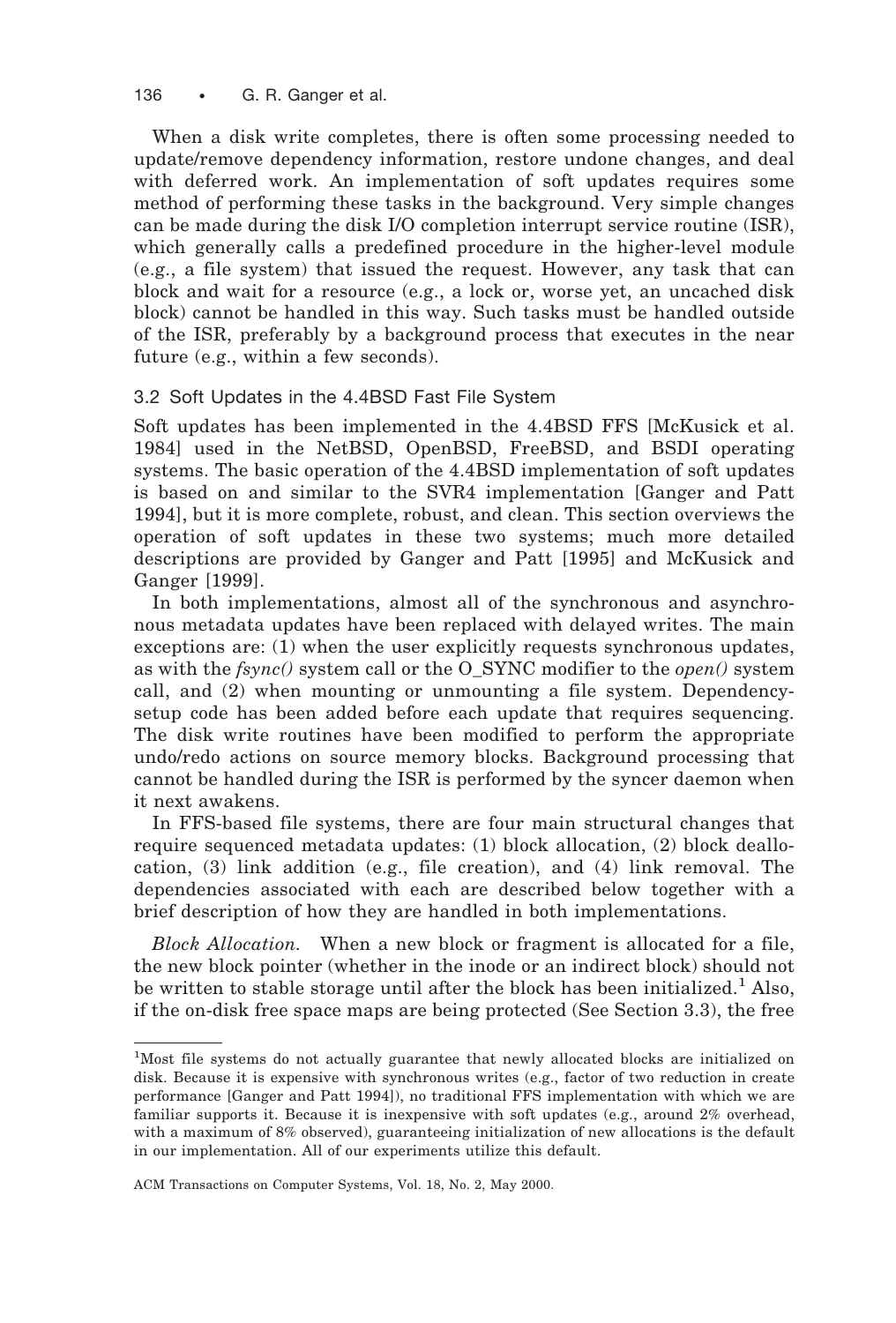space map from which the block or fragment is allocated must be written to disk before the new pointer. These two dependencies are independent of each other and apply to allocation of both file blocks and indirect blocks. In our implementations, both dependencies are enforced by undo/redo on the block pointer and the file size. So, for example, when an inode with an unsafe block pointer (i.e., one for which there are unsatisfied dependencies) is written to disk, the in-memory copy is first modified such that the pointer is nullified, and, if appropriate, the file size is reduced. After the disk write completes, the undone modifications are replayed so that the file size and block pointer are restored to their most current in-memory values.

*Block Deallocation.* A deallocated disk block must not be reused before the previous on-disk pointer to it has been reset. In our implementations, we satisfy this requirement by not deallocating a block (i.e., setting the bits in the in-memory free space map) until after the reset block pointer reaches stable storage. When block deallocation is requested, the appropriate in-memory pointers are nullified, and control returns to the caller. Only after the modified metadata block has propagated to disk are the blocks actually deallocated and made available for reuse. Of course, recently allocated blocks to which pointers have not yet been written to disk can be immediately deallocated.

*Link Addition.* When adding a directory entry, the (possibly new) inode, with its incremented link count, must be written to disk before the new directory entry's pointer to it. Also, if the inode is new and the on-disk free maps are being protected, the free inode map from which the inode is allocated must be written to disk before the new pointer. These two dependencies are independent of each other. In our implementations, both dependencies are enforced by undo/redo on the inode pointer field of the directory entry, since nullifying this field is sufficient to identify the entry as invalid after a system failure.

*Link Removal.* When removing a directory entry, the on-disk directory entry's inode pointer must be nullified before the corresponding on-disk inode's link count is decremented (possibly freeing the inode for reuse).<sup>2</sup> In our implementations, we achieve this by not decrementing the in-memory inode's link count until after the reset pointer reaches stable storage. So, when link removal is requested, the in-memory directory entry is nullified. Also, if the directory entry was recently added and not yet written to disk, the inode's link count is immediately decremented. (In this case, the link addition and removal are serviced with no disk writes.) Otherwise, control is returned to the caller, and the inode's link count is not decremented until after the dirty directory block is written to stable storage.

<sup>&</sup>lt;sup>2</sup>The actual requirement is that the on-disk inode should not be reinitialized or pointed to by the free inode map (if the on-disk map is to be trusted after failure) before all previous on-disk directory entry pointers to it have been nullified. Our more stringent requirement simplifies the implementation and protects on-disk link counts for safe postcrash file system use.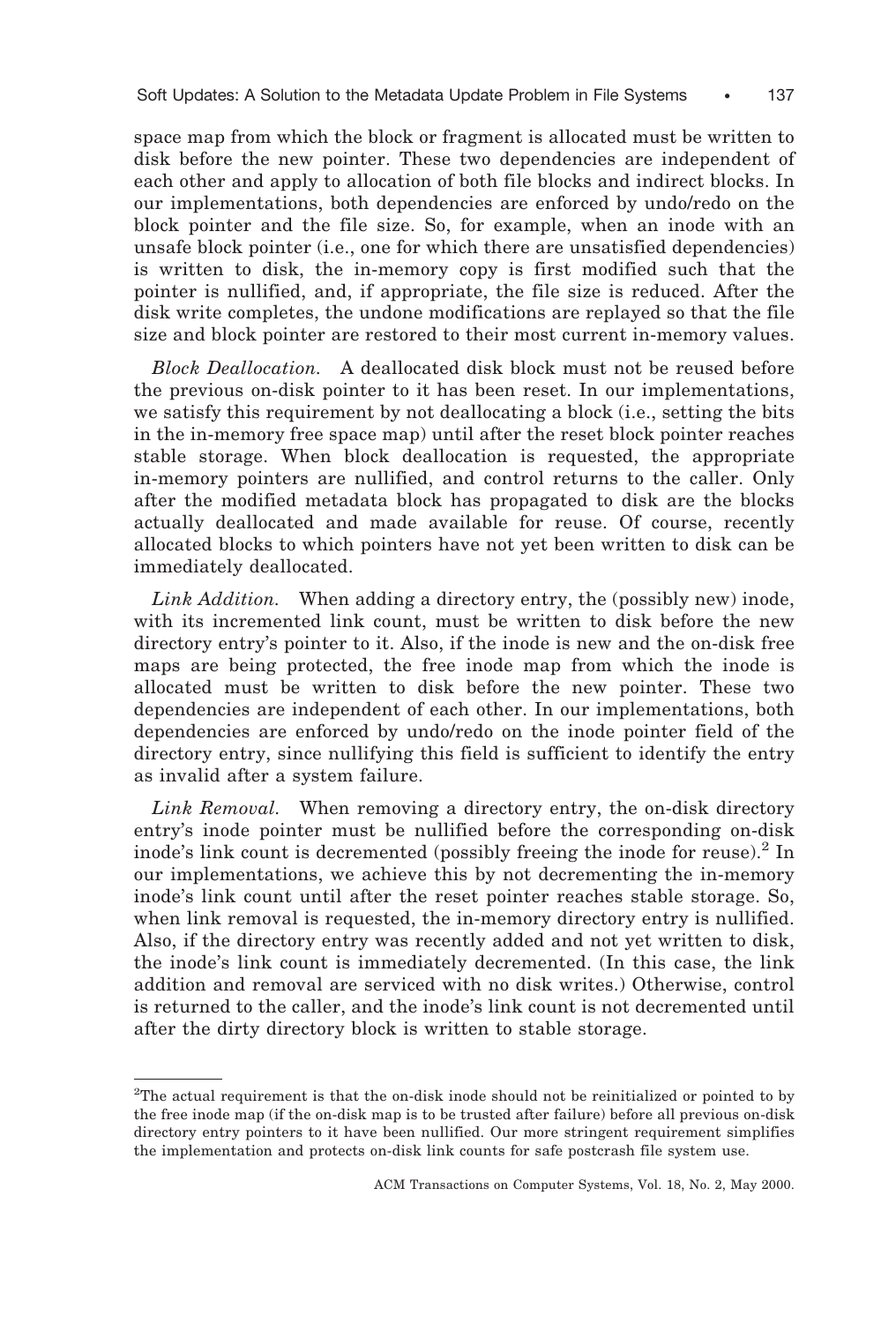#### 138 • G. R. Ganger et al.

# 3.3 File System Recovery

Most file system implementations minimize update sequencing in order to reduce the performance degradation caused by synchronous writes. As a result, they require time-consuming, off-line assistance (e.g., the *fsck* utility) before a file system can be safely used after any system failure. Because update sequencing costs so little with soft updates, our enhanced file systems extend the set of protected updates to guarantee that the on-disk metadata can always be used safely (except when media corruption destroys live metadata), eliminating the need for premount crash-recovery assistance. So, with our soft updates implementation, a file system can be safely mounted and used immediately after a system failure. However, it may contain several minor inconsistencies:

- —Unused blocks may not appear in the free space maps.
- —Unreferenced inodes may not appear in the free inode maps.
- —Inode link counts may exceed the actual number of associated directory entries, which can lead to unclaimed blocks and inodes over time.

One can run the *fsck* utility on the file system, when it is convenient to have file system downtime, to reclaim unreferenced resources, and correct link counts. In the latest versions of most 4.4BSD-based OSes, a background version of *fsck* can be used to reclaim these resources while the file system is actively being used [McKusick and Ganger 1999].

Maintaining the dependencies described in Section 3.2 is sufficient to guarantee that the on-disk copies of inodes, directories, indirect blocks, and free space/inode bitmaps are always safe for immediate use after a system failure. However, FFS maintains a number of free block/inode counts in addition to the bitmaps. These counts are used to improve efficiency during allocation and therefore must be consistent with the bitmaps for safe operation. Because we know of no convenient way to guarantee postcrash consistency of these counts via update sequencing, we simply recompute them from the bitmaps when mounting a file system after a crash. By not requiring that the *fsck* utility be run on the file system after a crash, soft updates reduces file system recovery time by more than two orders of magnitude (see Section 4.4).

# 3.4 File System Semantics

The use of synchronous writes to sequence metadata updates does not imply synchronous file system semantics. In most implementations, the last write in a sequence of metadata updates is asynchronous or delayed. Therefore, when a file system call returns control to the caller, there is no guarantee that the change is permanent. For link addition (e.g., file creation) and block allocation, the last update adds the new name and pointer to the directory block, inode, or indirect block. As a result, such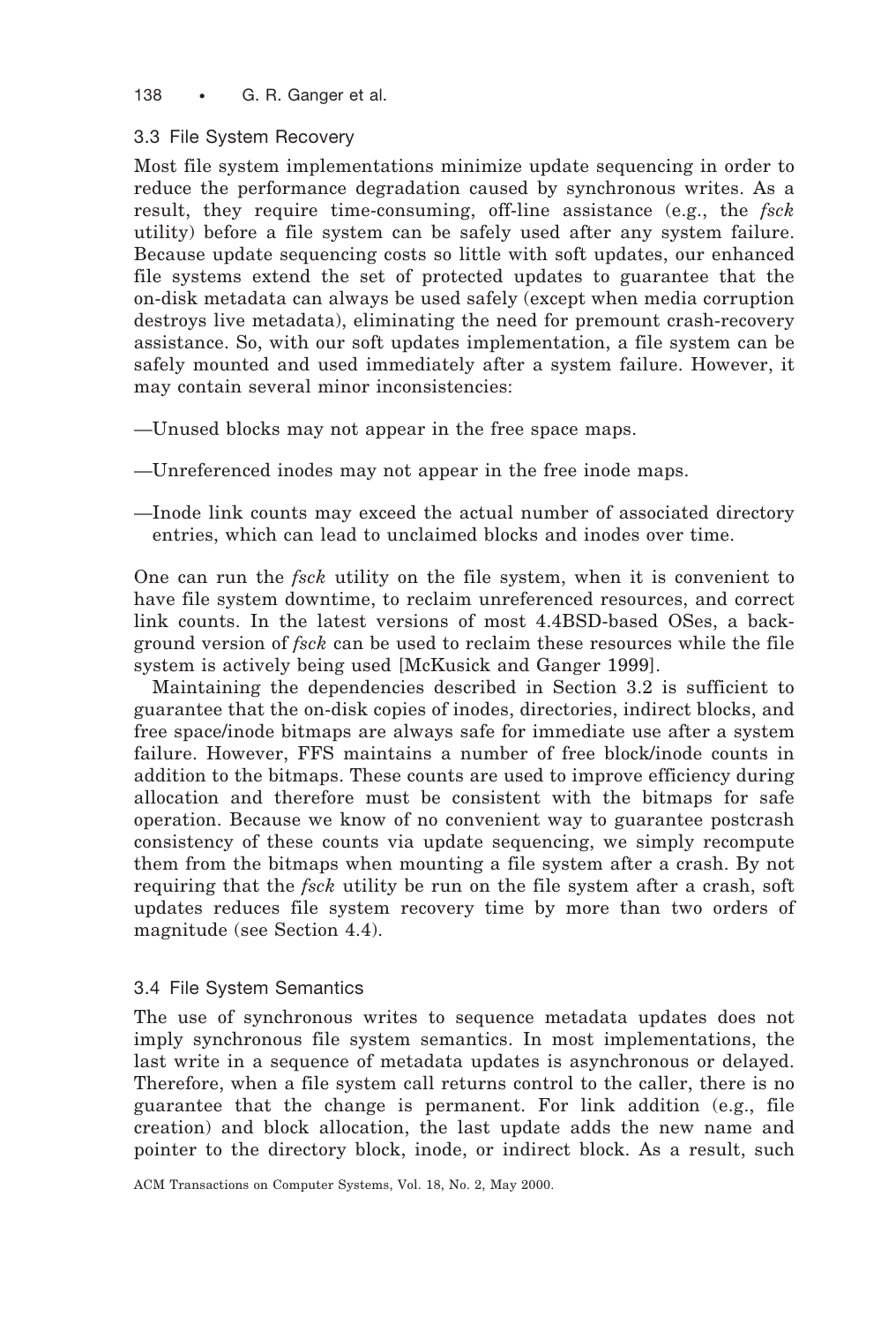changes are not permanent when control returns to the caller.<sup>3</sup> For link removal and block deallocation, on the other hand, the last update modifies the free space/inode maps. When control returns to the caller, the link is permanently removed, and/or the blocks have been deallocated and are available for reuse. With soft updates, neither is true. In particular, deallocated resources do not become available for reuse until after the reinitialized inode or indirect block reaches stable storage.

Some system calls have a flag telling the file system to guarantee that changes are permanent before returning. It may be useful to augment additional file system calls (e.g., link addition) with such a flag in order to support certain applications (e.g., those that require lock files).

It is important to note that soft updates does not significantly increase the amount of data that can be lost when the system crashes. Rather, using soft updates allows a file system to employ the same write-back strategies for metadata as it uses for file data. When file systems employ soft updates, users will continue to face the same persistence dangers that they already choose to accept with any given system (e.g., potential for loss of 30 seconds worth of information in most UNIX-derived systems).

#### 3.5 Implementation Complexity and Lessons Learned

The original soft updates implementation consisted of 1800 lines of commented C code and only required (minor) changes to the file system and buffer cache modules. The implementation was largely straightforward, containing many procedures with similar code for dependency structure initialization, scanning, and deallocation. No changes to the on-disk metadata structures were required. Having learned key lessons from an initial implementation, a single graduate student completed a partial soft updates implementation (described by Ganger and Patt [1994]) in three weeks. Update sequencing for fragment extension and the free space/inode maps took an additional two weeks to add and debug.

The transition of soft updates from research prototype to product-quality software (for 4.4BSD) came with several lessons and problems that were more complex than was suggested in the original research papers. Some of these issues were known shortcomings of the research prototype, and some were simply the result of differences in the host operating systems. Others, however, only became evident as we gained operational experience with soft updates. The remainder of this section describes the most significant of these issues.

*The "fsync" System Call.* The "fsync" system call requests that a specific file be completely committed to stable storage and that the system call not return until all associated writes have completed. The task of completing an "fsync" requires more than simply writing all the file's dirty data blocks to disk. It also requires that any unwritten directory entries that reference the file also be written, as well as any unwritten directories between the

<sup>3</sup> Software locking schemes that use lock files may encounter surprises because of this.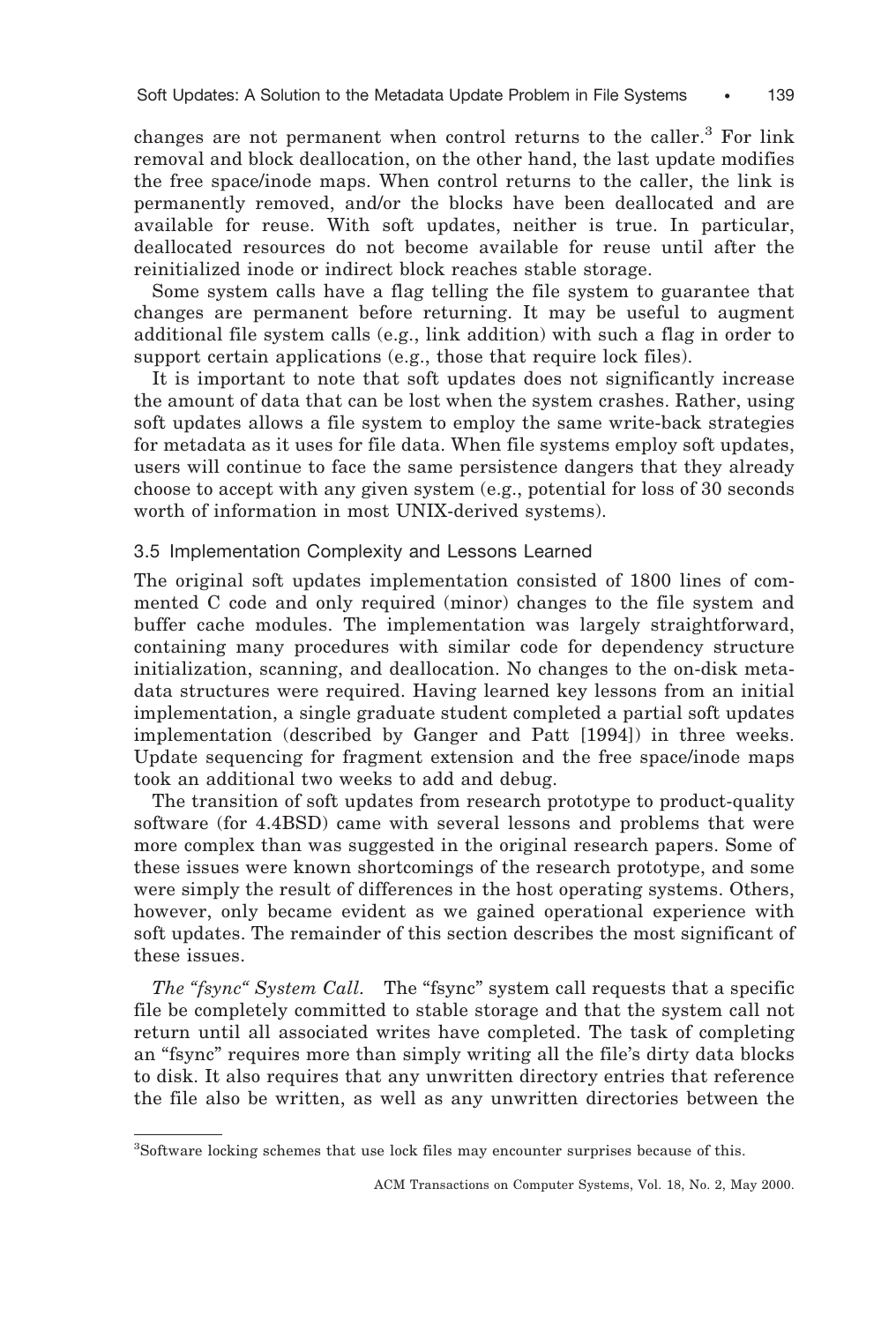file and the root of the file system. Simply getting the data blocks to disk can be a major task. First, the system must check to see if the bitmap for the inode has been written, finding the bitmap and writing it if necessary. It must then check for, find, and write the bitmaps for any new blocks in the file. Next, any unwritten data blocks must go to disk. Following the data blocks, any first-level indirect blocks that have newly allocated blocks in them are written, followed by any double indirect blocks, then triple indirect blocks. Finally, the inode can be written, which will ensure that the contents of the file are on stable store. Ensuring that all names for the file are also on stable storage requires data structures that can determine whether there are any uncommitted names and, if so, in which directories they occur. For each directory containing an uncommitted name, the soft updates code must go through the same set of flush operations that it has just done on the file itself.

Although the "fsync" system call must ultimately be done synchronously, this does not mean that the flushing operations must each be done synchronously. Instead, whole sets of bitmaps or data blocks are pushed into the disk queue, and the soft updates code then waits for all the writes to complete. This approach is more efficient because it allows the disk subsystem to sort all the write requests into the most efficient order for writing. Still, the "fsync" part of the soft updates code generates most of the remaining synchronous writes in the file system.

*Unmounting File Systems.* Unmounting a file system requires finding and flushing all the dirty blocks that are associated with the file system. Flushing these blocks may lead to the generation of background activity such as removing files whose reference count drops to zero as a result of their nullified directory entries being written. Thus, the system must be able to find all background activity requests and process them. Even on a quiescent file system, several iterations of file flushes followed by background activity may be required.

*Memory Used for Dependency Structures.* One concern with soft updates is the amount of memory consumed by the dependency structures. This problem was attacked on two fronts: memory efficiency and usage bounding.

The prototype implementation generally used multiple structures for each update dependency: one for the "depender" and one for each "dependee." For example, each time a block was allocated, new dependency structures were associated with the disk block, the bitmap, and the inode (the "depender" in this case). The 4.4BSD soft updates code instead uses a single dependency structure to describe a block allocation. This one dependency structure is linked into multiple lists: one for the allocated block, one for the bitmap, and one for the inode. By constructing lists rather than using separate structures, the demand on memory was reduced by about 40%.

In actual operation, we have found that the additional dynamic memory used for soft updates structures is roughly equal to the amount of memory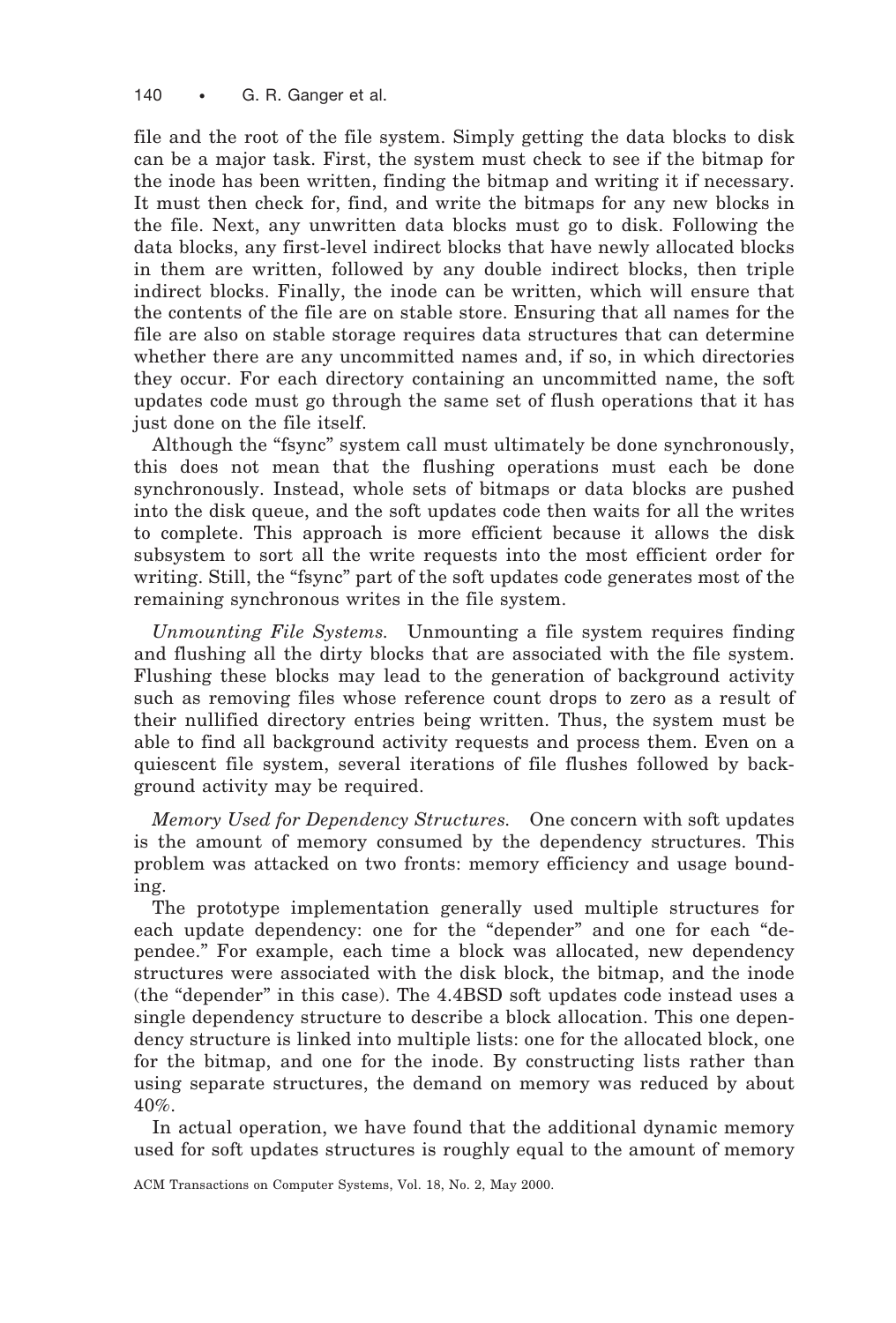used by vnodes plus inodes; for a system with 1000 vnodes, the additional peak memory used is about 300KB. The one exception to this guideline occurs when large directory trees are removed. In this case, the file system code can get arbitrarily far ahead of the on-disk state, causing the amount of memory dedicated to dependency structures to grow without bound. The 4.4BSD soft updates code monitors the memory load for this case and prevents it from growing past a tunable upper bound. When the bound is reached, new dependency structures can only be created at the rate at which old ones are retired. This reduces the sustained rate of file removal to disk speeds, but does so 20 times more efficiently than the traditional synchronous write file system. In steady-state, the soft updates remove algorithm requires about one disk write for each ten files removed, while the traditional file system requires at least two writes for every file removed.

*Useless Write-Backs.* While soft updates allows blocks to be written back in any order, blocks with pending dependencies will remain dirty after a disk write. When we instrumented the initial BSD soft updates code, we found that 10–20% of all disk writes had pending dependencies and were immediately redirtied by the required roll-back. Many of these "useless" writes occurred because the default syncer daemon algorithm produced nearly worst-case ordering of disk writes. Specifically, it initiated all disk writes associated with particular files in a burst, which meant that all of them were initiated before any of them completed. By modifying the flush routines to roughly prioritize block write-backs based on dependency information, we eliminated over 50% of these "useless" write-backs. The revised syncer daemon initiates and waits for writes for bitmap blocks, data blocks, and other nondependent blocks. Only after these all complete does the syncer move on to metadata blocks that previously had pending dependencies—at that point, many no longer will.

Having found success with this simple technique, we set out to eliminate other causes of roll-back triggered I/O. A second place where we found success was in the cache reclamation code. By replacing the default LRU scheme with a scheme that avoids selecting a block with pending dependencies, we further reduced the number of roll-back triggered disk writes by about half (to less than one quarter of its original value). The eventually selected block is also generally much more efficient to reclaim and less likely to be reused than a dirty, dependent metadata block.

*The fsck Utility.* In a conventional file system implementation, file removal happens within a few milliseconds. Thus, there is a short period of time between the directory entry being removed and the inode being deallocated. If the system crashes during a bulk tree removal operation, there are often no inodes lacking references from directory entries, though in rare instances there may be one or two. By contrast, in a system running with soft updates, many seconds may elapse between the time that the directory entry is deleted and the time that the inode is deallocated. If the system crashes during a bulk tree removal operation, there are usually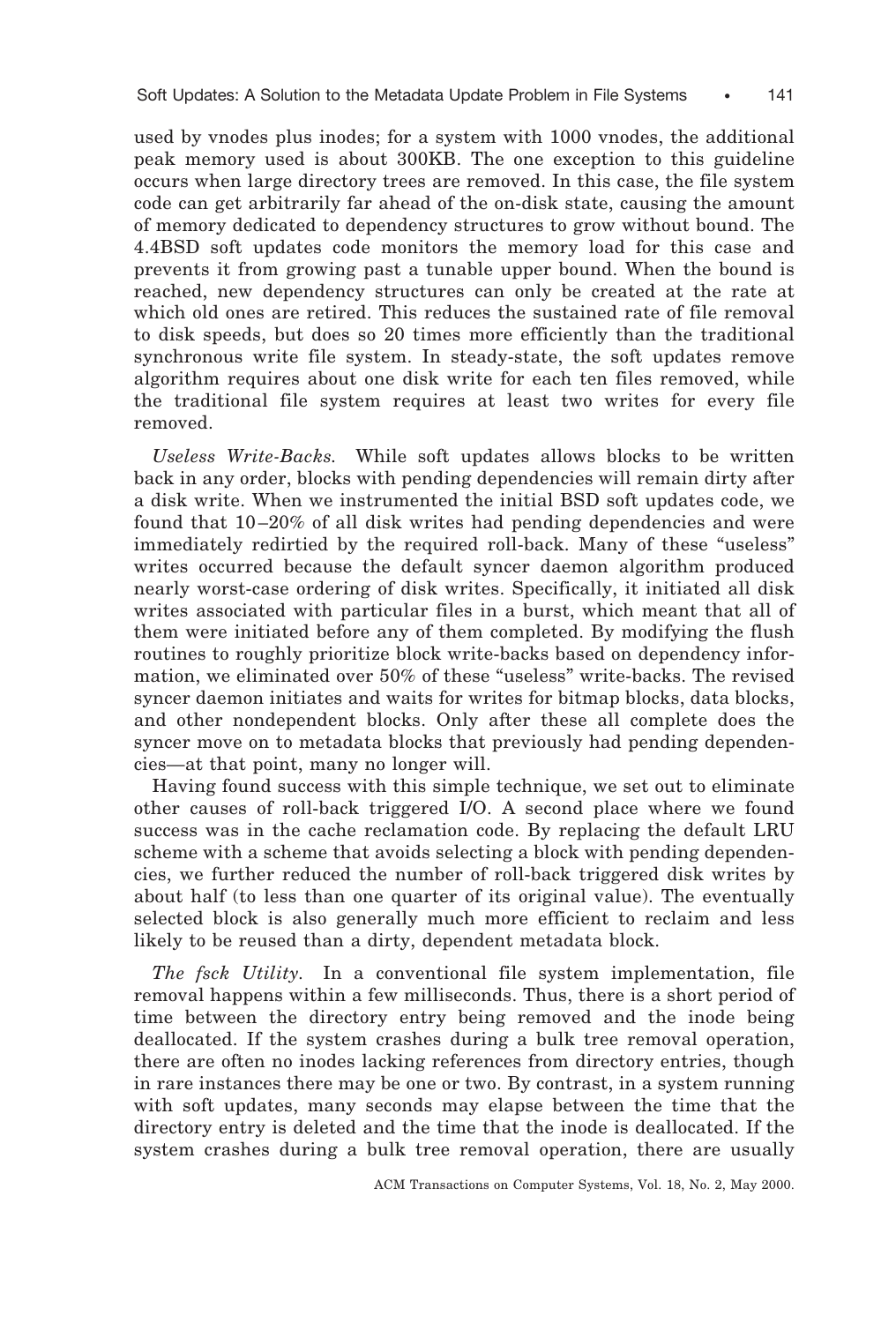tens to hundreds of inodes lacking references from directory entries. Historically, fsck placed any unreferenced inodes into the lost+found directory. This action is reasonable if the file system has been damaged by a media failure that results in the loss of one or more directories. However, it often stuffs the **lost+found** directory with partially deleted files when running with soft updates. Thus, the **fsck** program must be modified to check that a file system is running with soft updates and clear out rather than saving unreferenced inodes, unless it has determined that unexpected damage has occurred to the file system in which case the files are saved in  $lost + found$ .

A peripheral benefit of soft updates is that **fsck** can trust the allocation information in the bitmaps. Thus, it only needs to check the subset of inodes in the file system that the bitmaps indicate are in use. Although some of the inodes marked "in use" may be free, none of those marked free will ever be in use.

### 4. PERFORMANCE EVALUATION

In this section, we compare soft updates to its upper bound and show that a file system using soft updates can achieve full metadata integrity at little cost in performance or availability. We further show that this upper bound represents a substantial increase in performance and availability when compared to the conventional synchronous write approach. We also show that soft updates compares favorably to write-ahead logging in BSD FFS.

The results of several comparisons are provided, each highlighting a different aspect of soft updates performance. Microbenchmarks are used to focus on particular activities and set expectations for more complete workloads. Macrobenchmark workloads show the impact of soft updates in multiprogramming and news/mail server environments; rough data from a real system using soft updates in the field confirm the benchmark results. Measurements of postcrash recovery time show that soft updates can improve availability significantly. Finally, comparisons with write-ahead logging indicate that soft updates provides similar or better performance for BSD FFS.

#### 4.1 Experimental Setup

Most of our experiments compare the performance of three instances of FreeBSD's FFS file system, referred to in the article as *No Order*, *Conventional*, and *Soft Updates*. *No Order* corresponds to FreeBSD FFS mounted with the O\_ASYNC option, which causes the file system to ignore ordering constraints and use delayed writes for all metadata updates. This baseline has the same performance and lack of reliability as the delayed mount option described in Ohta and Tezuka [1990]. It is also very similar to the memory-based file system described in McKusick et al. [1990]. *No Order* represents an upper bound on the FreeBSD FFS performance that can be achieved by changing only the mechanisms used to deal with metadata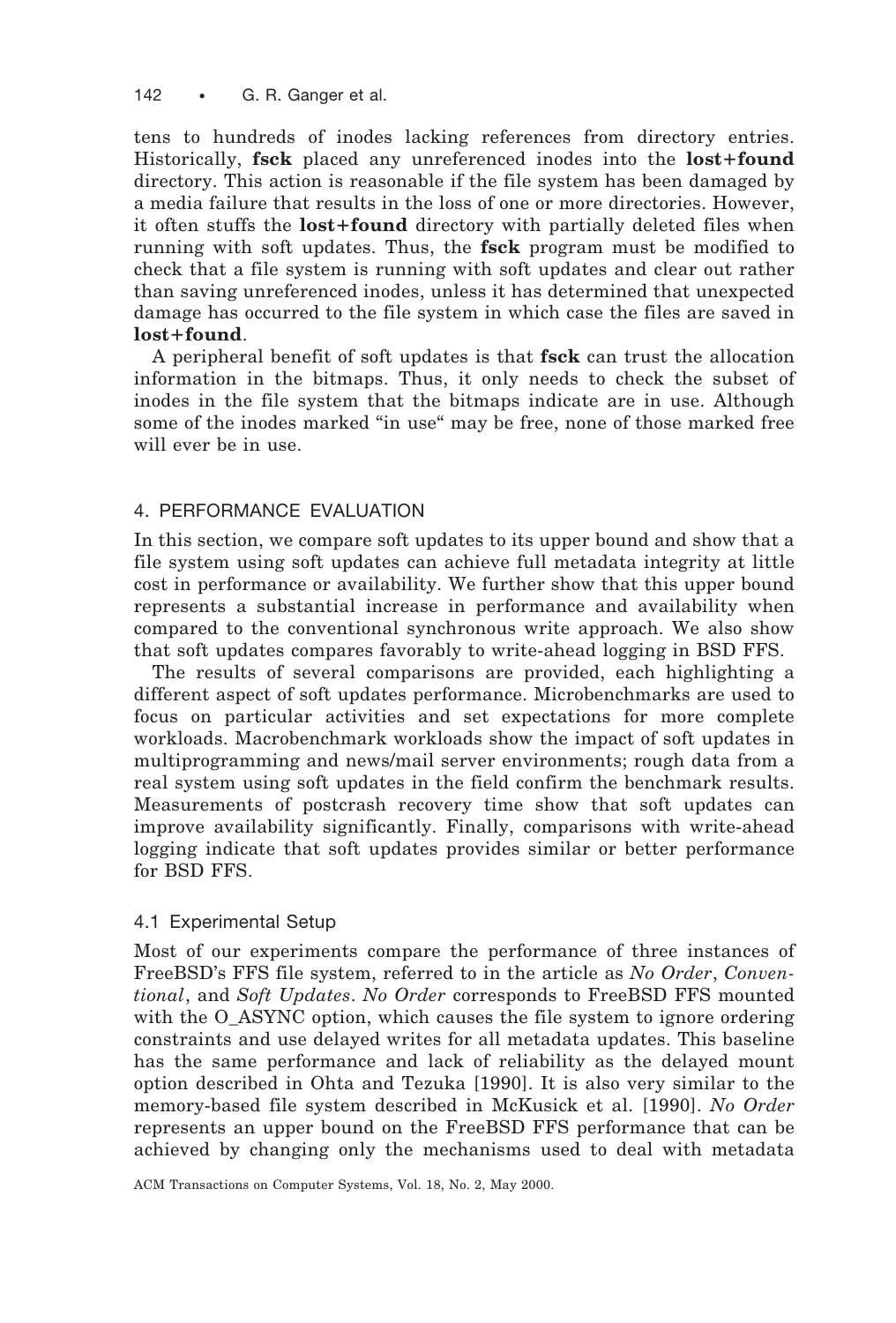integrity.<sup>4</sup> *Conventional* corresponds to the default FreeBSD FFS implementation, which uses synchronous writes to sequence metadata updates. *Soft Updates* corresponds to the same FreeBSD FFS modified to use soft updates. Section 4.5 compares *Soft Updates* to a write-ahead logging version of FreeBSD FFS; details are provided in that section.

With one exception, all experiments are performed on commodity PC systems equipped with a 300MHz Pentium II processor, 128MB of main memory, and two 4.5GB Quantum Viking disk drives (Fast SCSI-2, 7200 RPM, 8ms average seek for reads). One disk drive holds the root, home, and swap partitions, and the second drive is used for the file system under test. The operating system is FreeBSD 4.0, and all experiments are run with no other nonessential activity in the system. All of the file system instances benefit from the general FFS enhancements included in FreeBSD 4.0, including block reallocation [Smith and Seltzer 1996] and extent-like clustering [McVoy and Kleiman 1991]. Each experimental result is an average of numerous measurements, and metrics of variation are provided with the data.

### 4.2 Microbenchmark Performance Analysis of Soft Updates

This subsection uses microbenchmarks taken from Seltzer et al. [1995] to illustrate the basic performance characteristics of BSD FFS using soft updates. Specifically, the microbenchmarks measure the speed with which a system can create, read, and delete 32MB of data for files that range in size from 2KB to 4MB. The files are spread across directories, with no more than 50 files per directory, to prevent excessive name lookup overheads. Before each measurement, the file cache is emptied by unmounting and then remounting the file system under test. Intuitively, we expect to find that *No Order* and *Soft Updates* perform similarly and that they both outperform *Conventional* for the create and delete experiments. For the read experiments, which involve no metadata update ordering, we expect all three to perform identically.

Figure 3 shows the results of the create microbenchmark, which do match overall expectations: *No Order* and *Soft Updates* are similar in performance and both outperform *Conventional*. For all three, throughput improves with file size up to 64KB, since, up to this size, a contiguously allocated file can be written in a single disk operation. The performance drops after 64KB, because files larger than 64KB involve at least two contiguous data segments. Files beyond 104KB in size additionally require an indirect block. Beyond 104KB, bandwidth increases with file size again, as the cost of the indirect block is amortized over more and more data. The small drop at 1024KB for *No Order* and *Soft Updates* occurs because the file system cannot fit all 32MB of data in one cylinder group, which the benchmark and allocation routines try to do for these two cases (32 and 8

<sup>4</sup> Better performance could be achieved by disabling the syncer daemon, which would also eliminate the guarantee that new data blocks are written to disk soon after creation (e.g., within 30 seconds).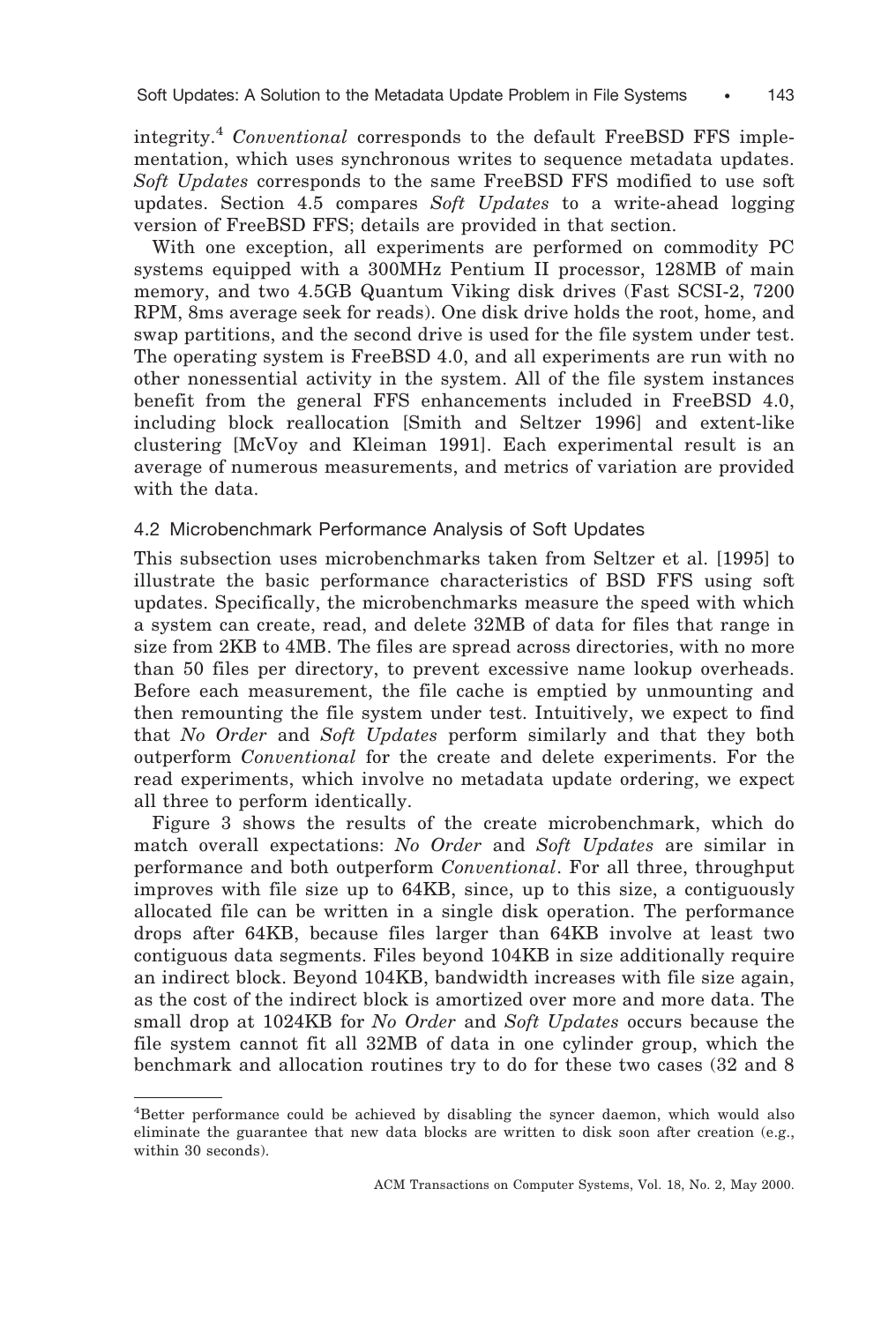

Fig. 3. Create throughput, in megabytes/second, as a function of file size. The values are averages of 25 runs, and all coefficients of variation are below 0.07.



Fig. 4. Delete throughput, in files/second, as a function of file size. The values are averages of 25 runs, and most coefficients of variation are below 0.1. The one exception is the 4096KB data point for *Soft Updates*, for which the coefficient of variation is 0.13.

files, respectively); as a result, the last file created is split between two cylinder groups, which causes a performance drop mainly because the second bitmap must be read from disk. The three implementations converge as the file size increases, because the cost of writing the data begins to dominate the cost of the two synchronous writes required by *Conventional* for file creation.

Figure 4 shows the results of the delete microbenchmark. As expected, *Soft Updates* and *No Order* dramatically outperform *Conventional*. In addition, *Soft Updates* outperforms *No Order*, because *No Order* is actually removing the files as it goes whereas soft updates is simply generating work orders for the background process to do the removals. The large performance drop at 104KB results from the per-file disk read required by all schemes to fetch the indirect block. (Recall that each experiment starts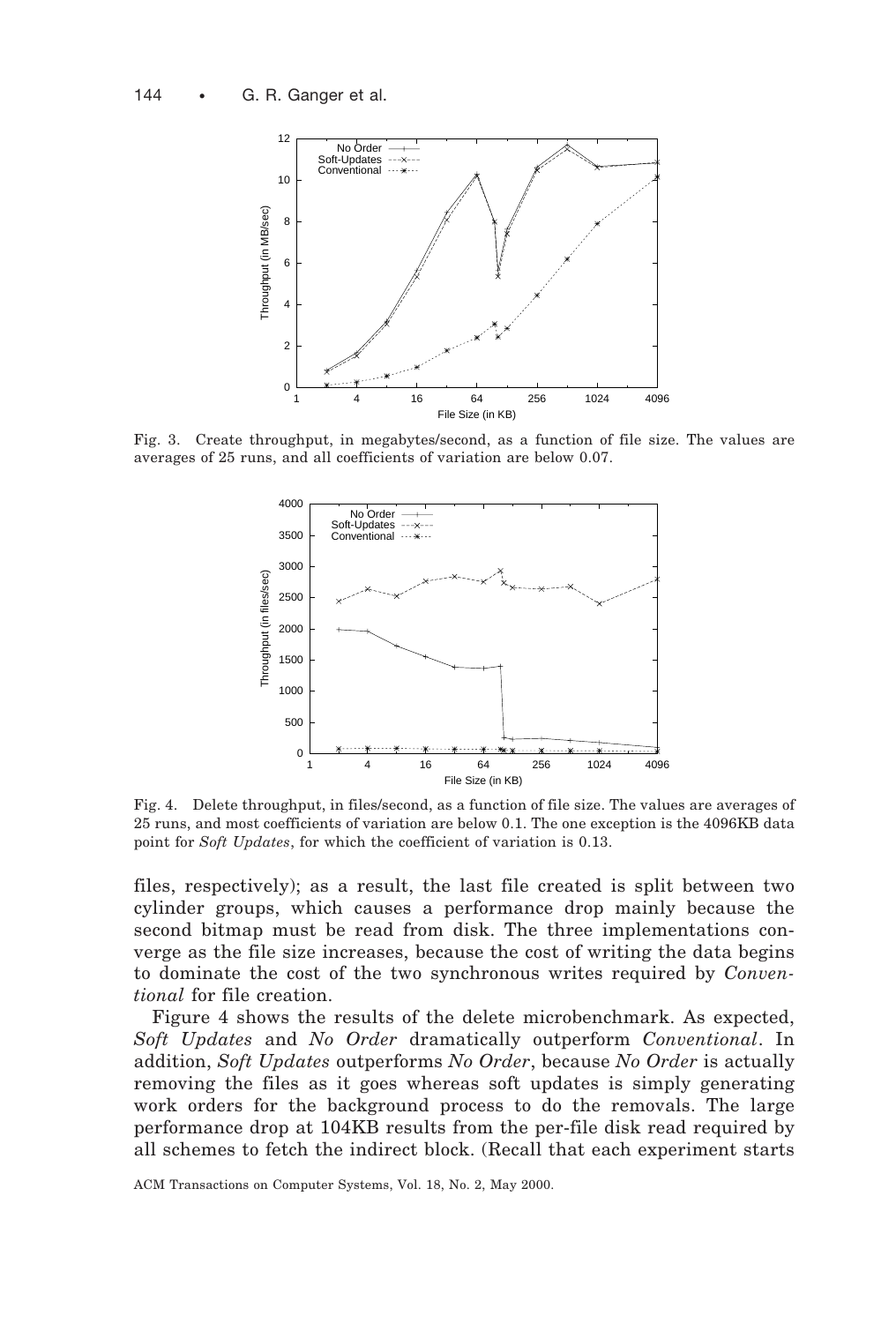

Fig. 5. Read throughput, in megabytes/second, as a function of file size. The values are averages of 25 runs, and all coefficients of variation are below 0.04.

with a cold cache.) Above 104KB, *No Order* is approximately 3 times faster than *Conventional*, because both are limited by synchronous disk I/O (one disk read per file versus one disk read and two disk writes per file). Again, by pushing actual removal to the background, *Soft Updates* avoids most of this performance drop. For all schemes, file deletion throughput tends to decrease with file size, because the work involved with each file's deletion increases.

Figure 5 shows the results of the read microbenchmark. As before, performance increases with file size but drops significantly when the file size requires an indirect block and thus an extra noncontiguous read. As expected, there are no significant differences in performance between *No Order* and *Conventional*, since there are no update dependencies associated with reading a file. The surprising difference between these and *Soft Updates* for files larger than 96KB is a microbenchmark artifact related to BSD FFS's reallocation scheme (for achieving maximum contiguity) and the use of delayed deallocation in *Soft Updates*; by delaying deallocation, *Soft Updates* prevents BSD FFS from placing indirect blocks in undesirable disk locations for this microbenchmark. Though all of the results reported in this article include BSD FFS's default reallocation schemes, we have verified that this read microbenchmark behavior does not recur in any of the other experiments; with reallocation disabled, read microbenchmark performance is identical for the three implementations, and the other benchmarks have the same relative performance as reported.

Figure 6 shows the total number of disk writes initiated during the create microbenchmark. As expected, the number of disk writes for *Soft Updates* is close to the number for *No Order* and significantly smaller than the number for *Conventional*. For 2KB thru 64KB files, *Conventional* involves approximately 3.1 disk writes per file, which includes 2 synchronous disk writes to create the file, 1 asynchronous disk write of the data, and a partial disk write for coalesced updates to bitmap blocks and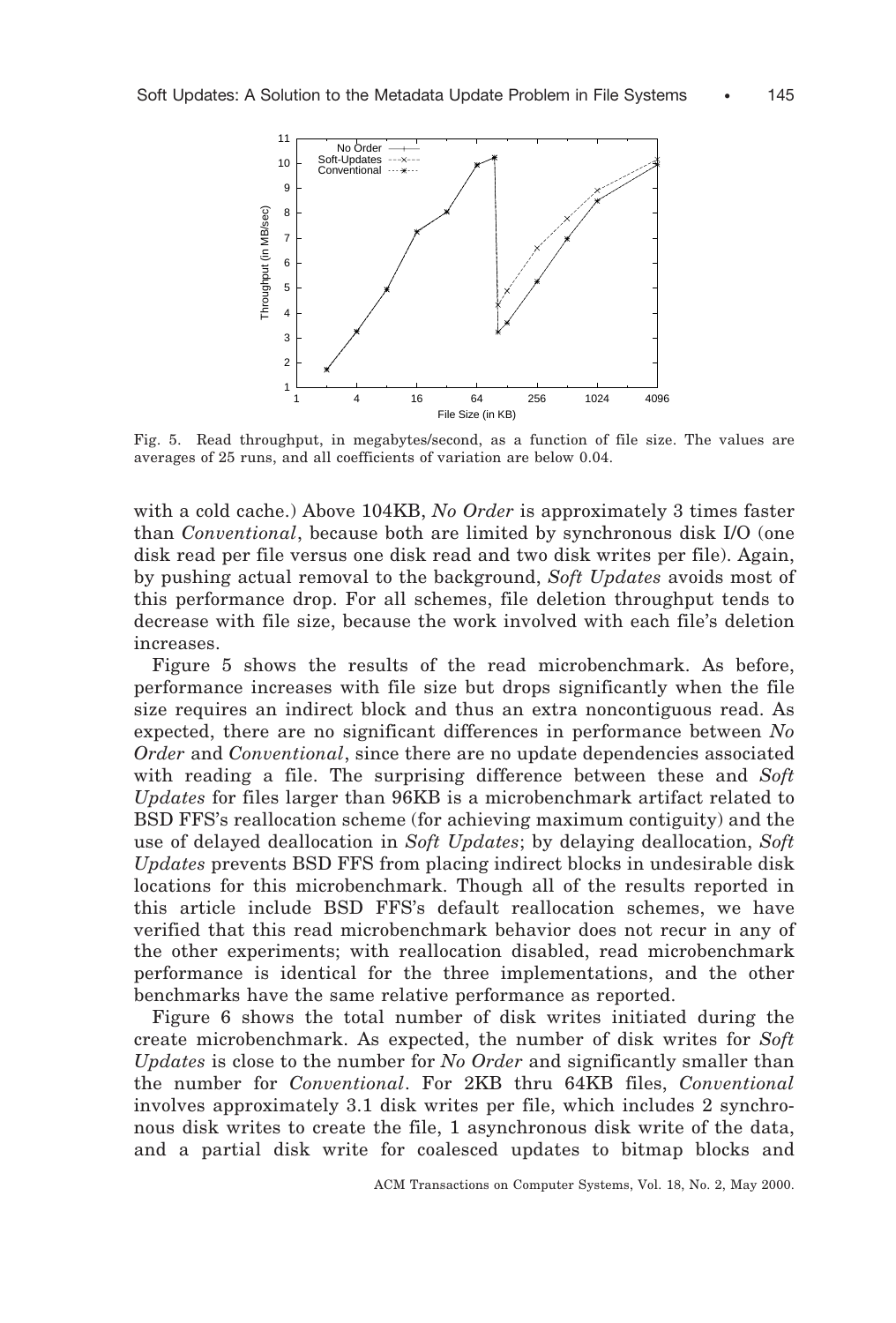

Fig. 6. Total number of disk writes for the create microbenchmark, as a function of file size. The values are averages of 25 runs, and all coefficients of variation are below 0.13.

directory inodes. For these same file sizes, *Soft Updates* and *No Order* involve approximately 1.1 disk writes per file, corresponding to 1 asynchronous disk write of the data and a partial disk write for coalesced updates to bitmap, inode, and directory blocks. Thus, *Soft Updates* both eliminates synchronous writes and reduces the number of disk writes, coalescing many metadata updates into a much smaller number of disk writes. Above 64KB, the gap between implementations closes as the file size grows, and the data block writes become a larger fraction of the total. The lines drift down between 2KB and 64KB, because the number of files created decreases as the file size gets larger.

#### 4.3 Overall System Performance with Soft Updates

To illustrate how soft updates can be expected to perform in normal operation, we present measurements from two system benchmarks (Sdet and Postmark) and one system in real use.

*Sdet.* Figure 7 compares the three implementations using the deprecated Sdet benchmark from SPEC. This benchmark concurrently executes one or more **scripts** of user commands designed to emulate a typical software-development environment (e.g., editing, compiling, and various UNIX utilities). The scripts are generated from a predetermined mix of commands [Gaede 1981; 1982]. The reported metric is scripts/hour as a function of the script concurrency. As expected, the overall results are that *Soft Updates* is very close in performance to *No Order* (always within 3%) and that both significantly outperform *Conventional* (by 6X with no script concurrency and by more than 8X with script concurrency). Throughput decreases with concurrency for *Conventional* because of locality-ruining competition for its bottleneck resource, the disk. For *No Order* and *Soft Updates*, on the other hand, throughput increases with the addition of concurrency, because the portion of CPU unused by a lone script during its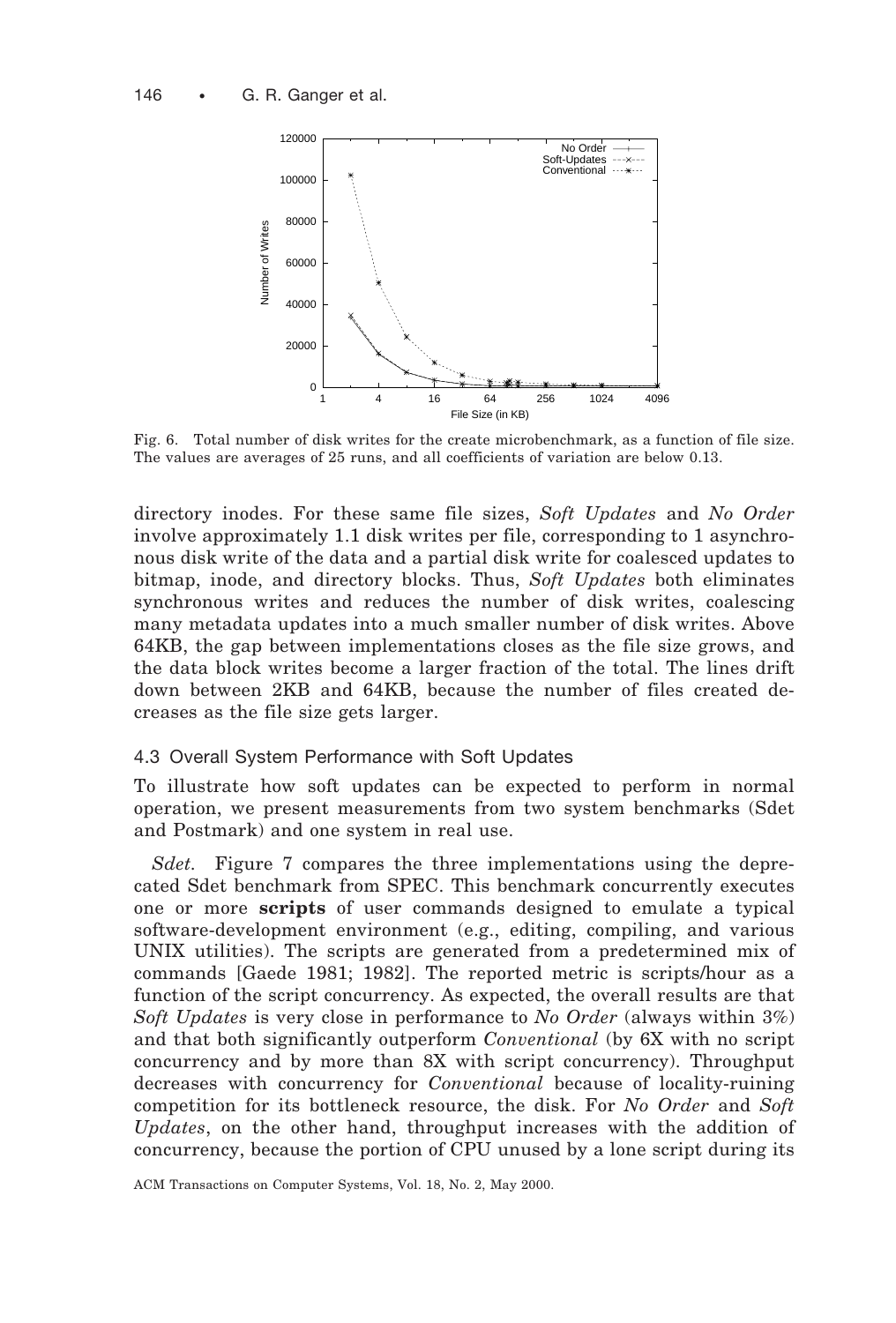

Fig. 7. Sdet results, in scripts per hour, for three script concurrency values. Each value is an average of 5 runs, and the coefficients of variation are all below 0.085.

Table I. Postmark Results, in File System "Transactions per Second." The values are averages of 5 runs, and the standard deviations are given in parentheses.

| File System   | Transactions |
|---------------|--------------|
| Configuration | per Second   |
| No Order      | 165(2.4)     |
| Soft Updates  | 170(3.0)     |
| Conventional  | 45.4(1.1)    |

few synchronous disk requests (mainly reads) can be used by concurrent scripts. As script concurrency increases (e.g., 10 and beyond), context switching and memory pressure slowly reduce performance for all three schemes.

*Postmark.* Table I compares the three implementations using a file system benchmark called Postmark [Katcher 1997]. Postmark was designed to measure file system performance for the ephemeral small-file workloads seen in environments such as electronic mail, netnews, and Web-based commerce. Postmark creates a pool of random text files of varying sizes, and then measures the time required to execute a specified number of **transactions**. Each transaction, randomly selected, consists of two of four actions: create a file of a random length (within bounds), delete a file, read a file in its entirety, or append data to an existing file. Comparative results from the benchmark reportedly match the experiences of Internet Service Providers [Katcher 1997]. Our experiments use the default benchmark settings: 30,000 transactions, equal bias across actions, file sizes between 512 bytes and 16KB, initial pool of 1000 files and 10 directories. The overall results again match expectations: *Soft Updates* performance is within 3% of *No Order*, and both outperform *Conventional* by 3.7X. *Soft Updates* outperforms *No Order* by 3% because it pushes deletion activity to the background.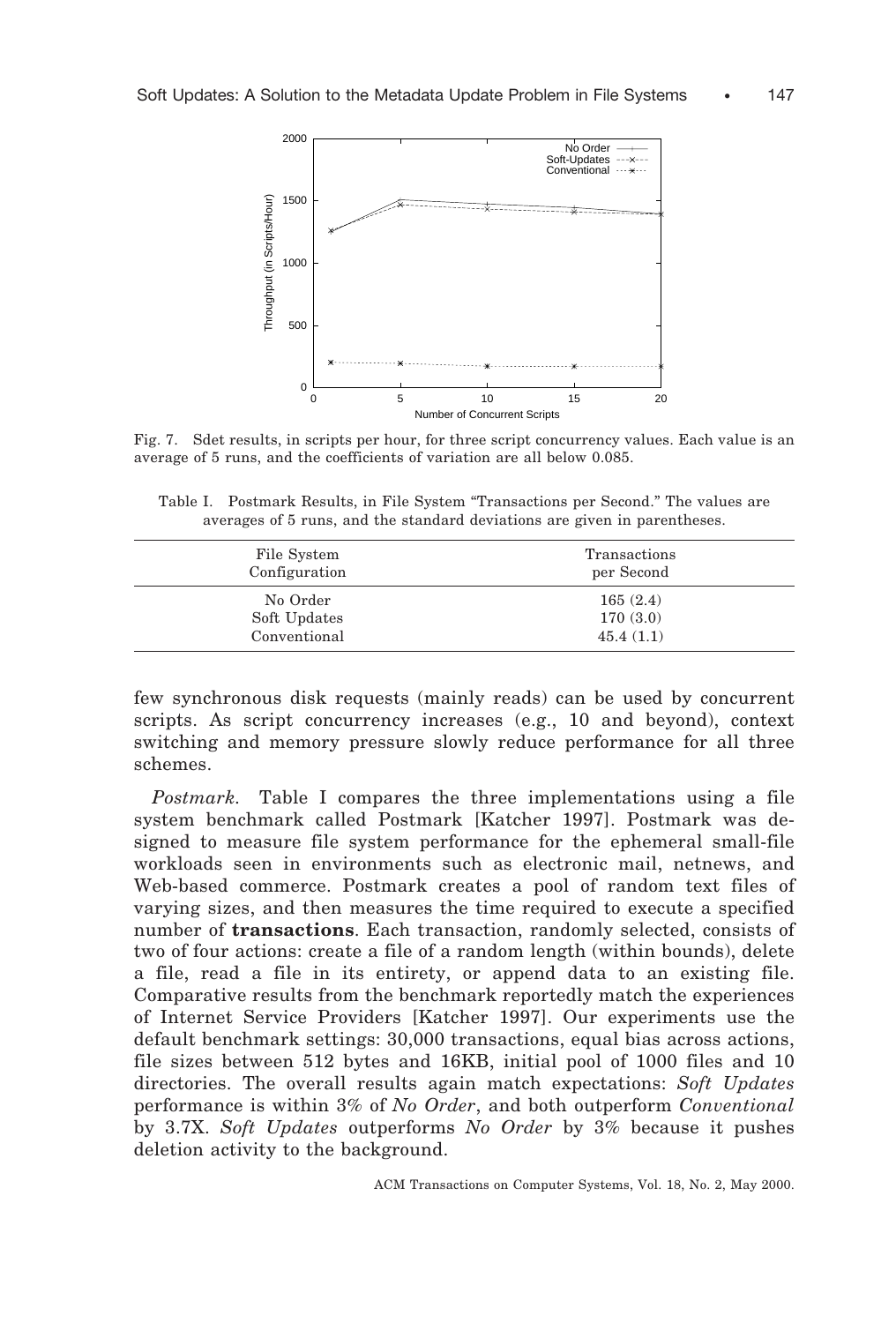| Disk Writes          |                      |  |
|----------------------|----------------------|--|
| Sync                 | Async                |  |
| 1,877,794<br>118,102 | 1,613,465<br>946,519 |  |
|                      |                      |  |

Table II. Average Number of Disk Writes Observed for a Nonweekend 24-Hour Period on a Central Mail Server

*Central Mail Service.* To show that the benchmark results correlate well with reality, we compare the performance of a machine running as the central mail server for Berkeley Software Design, Inc. run with and without soft updates (i.e., *Conventional* and *Soft Updates*). The administrator was obviously unwilling to run it in *No Order* mode, since this is a production machine and because people will not tolerate loss of their mail. The hardware is roughly equivalent to our experimental system except that the mail spool is striped across three disks. Statistics were gathered for 30 days of nonweekend operation in each mode. Table II compares the average number of disk writes for a nonweekend 24-hour period.

The normal file system averaged over 40 writes per second with a ratio of synchronous to asynchronous writes of 1:1. With soft updates, the write rate dropped to 12 per second, and the ratio of synchronous to asynchronous writes dropped to 1:8. For this real-world application, soft updates requires 70% fewer writes, which triples the mail handling capacity of the machine. While we do not have data on the relative email loads of the mail server during the two measurement periods, we were told by the system administrators that going back to *Conventional* after the month with *Soft Updates* was not an option—the email load had grown over the experimental period to a point where the server could not keep up without soft updates. In addition, these data were collected before the write-back tuning described in Section 3.5, which could be expected to further reduce the write activity.

#### 4.4 File System Recovery Time

Table III compares the file system recovery times of *Soft Updates* and *Conventional* for empty and 76% full file systems. *No Order* uses the same recovery mechanism (*fsck*) as *Conventional*, but often cannot fully recover to a consistent state.

For FreeBSD's default FFS on our experimental platform, the *fsck* utility executes in 5 seconds for an empty file system and requires 2.5 minutes or more for a file system that is 76% full. With soft updates, on the other hand, the same file systems can be mounted after a system failure in 0.35 seconds, regardless of how full they are. This includes the time necessary to read and modify the superblock, read all cylinder group blocks, recompute the auxiliary free space/inode counts, and initialize the various in-memory structures. Only the recomputation step is unique to the soft updates implementation.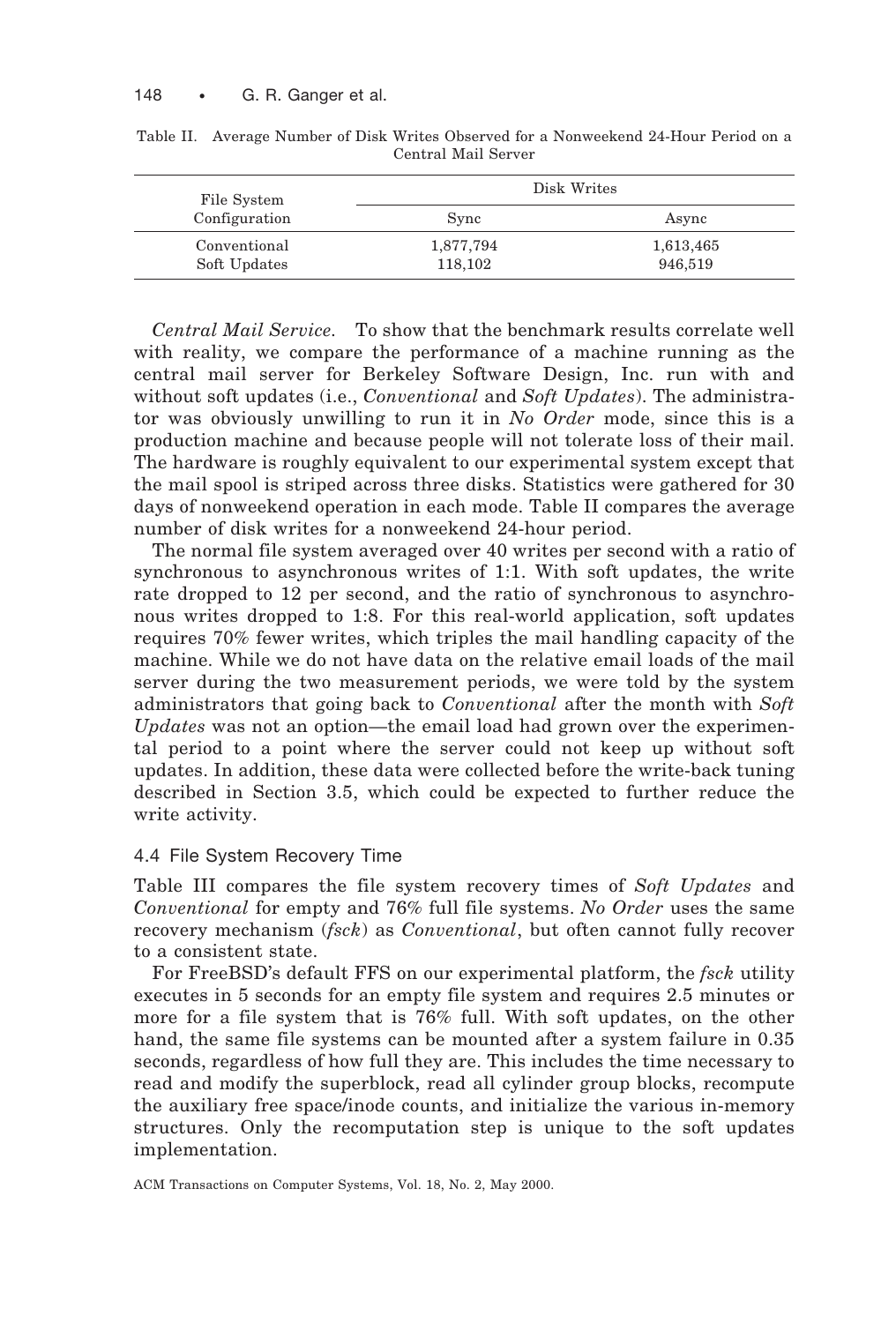| File System                  | Recovery Time               |                               |  |
|------------------------------|-----------------------------|-------------------------------|--|
| Configuration                | Empty                       | 76% Full                      |  |
| Conventional<br>Soft Updates | 5 seconds<br>$0.35$ seconds | 150 seconds<br>$0.35$ seconds |  |

Table III. File System Recovery Times after System Failures for Two Levels of Capacity Utilization

To verify that soft updates correctly protects metadata integrity, we simulated unpredictable system failures by hitting the "halt button" at random points during benchmark execution. In 25 trials, we found no inconsistencies other than unclaimed free space. While not conclusive, these results give us some confidence in the implementation. For comparison purposes, we repeated this experiment for the other two implementations. For both *Conventional* and *No Order*, the on-disk file system state required off-line assistance before it could be safely used after 96% of our trials. In addition, after 30% of our trials with *No Order*, there were unresolvable inconsistencies (e.g., disk blocks pointed to by more than one file). This last datum demonstrates the need for update sequencing.

#### 4.5 Soft Updates versus Write-Ahead Logging

While we have shown that soft updates can sequence metadata updates with near-zero impact on performance, it remains unknown how writeahead logging compares to the performance bound of *No Order*. Here, we provide a partial answer to this question by evaluating a version of FreeBSD FFS modified to use prototype write-ahead logging software. The results indicate that the extra disk I/O required for write-ahead logging degrades end-to-end performance by 4–19% for the Sdet and Postmark benchmarks. A more complete evaluation of logging implementations (e.g., synchronous versus asynchronous logging, same disk versus separate disk logging) and their performance relative to soft updates can be found in Seltzer et al. [2000].

*Logging-FFS* augments FreeBSD FFS with support for write-ahead logging by linking logging code into the same hooks used for the soft updates integration. Most of these hooks call back into the logging code to describe a metadata update, which is then recorded in the log. The log is stored in a preallocated file that is maintained as a circular buffer and is about 1% of the file system size. To track dependencies between log entries and file system blocks, each cached block's buffer header identifies the first and last log entries that describe updates to the corresponding block. *Logging-FFS* uses the former value to incrementally reclaim log space as file system blocks are written to the disk; checkpoints are only explicitly performed when this mechanism does not provide free space, which is rare. *Logging-FFS* uses the latter value to ensure that relevant log entries are written to disk before dependent file system blocks. *Logging-FFS* aggressively uses a delayed group commit approach to improve performance, but always correctly writes log entries to disk before the file system updates that they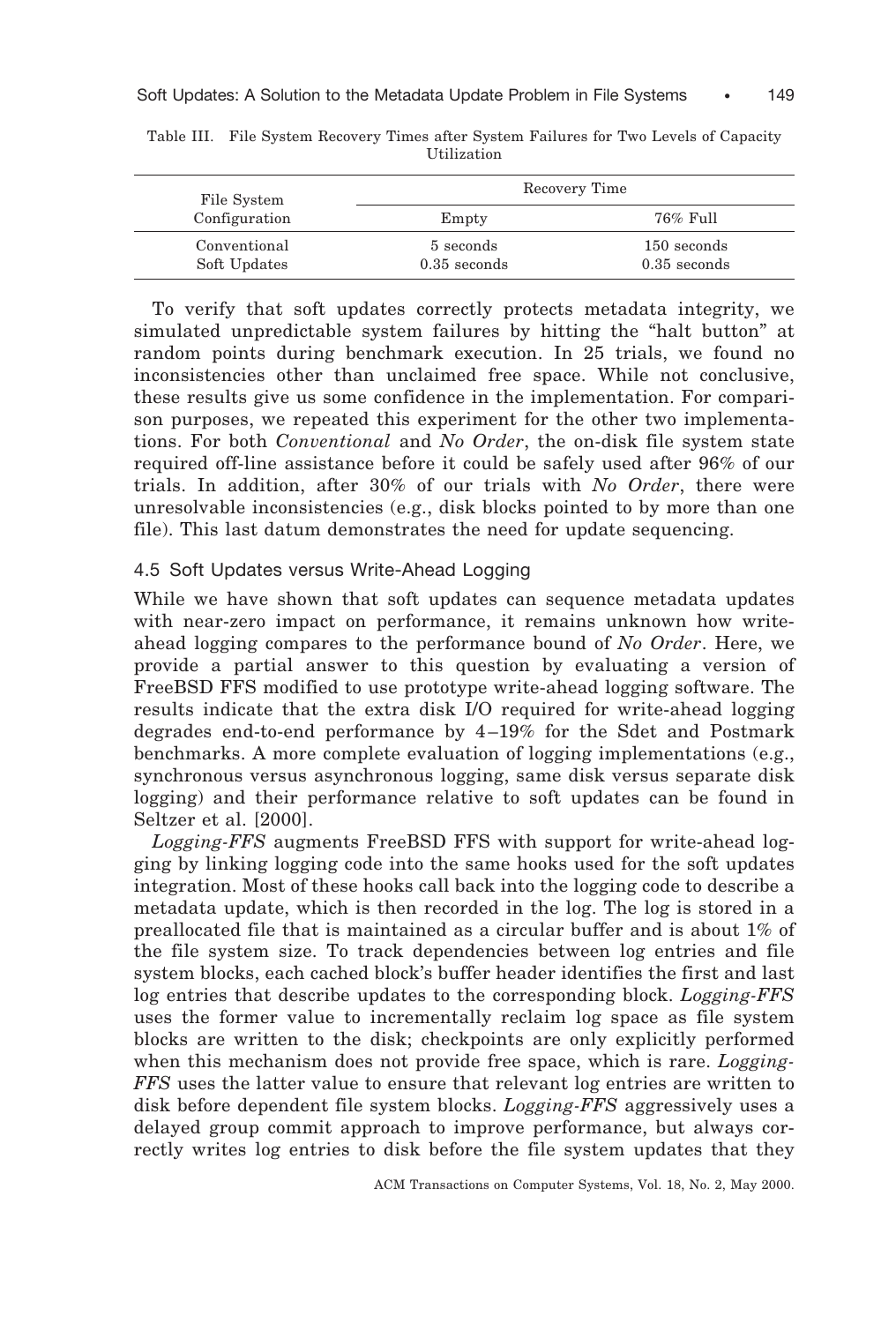

Fig. 8. Sdet results, in scripts per hour, for three script concurrency values. Each value is an average of 5 runs, and the coefficients of variation are all below 0.085.

describe. Details of *Logging-FFS*'s implementation can be found in Seltzer et al. [2000].

*Sdet.* Figure 8 compares the write-ahead logging implementation to the previous three implementations using the Sdet benchmark. Because of its aggressive use of delayed writes for both log and metadata updates, *Logging-FFS* follows the same basic trends as *No Order* and *Soft Updates*, including outperforming *Conventional* by 5.9–7.8X. However, the extra disk I/O required for disk-based logging results in 4–19% performance degradation relative to *No Order* and *Soft Updates*. The performance of *Logging-FFS* drops with high script concurrencies (15 and 20), as the log writes increasingly compete with foreground disk activity.

*Postmark.* Table IV compares the write-ahead logging implementation to the previous three implementations using the Postmark benchmark. The overall results again match expectations: *Logging-FFS* performance is 6% lower than *No Order*, 9% lower than *Soft Updates*, and 3.4X that of *Conventional*.

#### 5. CONCLUSIONS

The use of synchronous writes and off-line crash-recovery assistance (e.g., the *fsck* utility) to protect metadata has been identified as a source of performance, integrity, security, and availability problems for file systems [Ousterhout 1990; McVoy and Kleiman 1991; Seltzer et al. 1993]. We have developed a new mechanism, soft updates, that can be used to achieve memory-based file system performance while providing stronger integrity and security guarantees (e.g., allocation initialization) and higher availability (via shorter recovery times) than most disk-based file systems. In our microbenchmark and system-level experiments, this translates into performance improvements of 100–2000% for metadata-update-intensive benchmarks and recovery time improvements of more than two orders of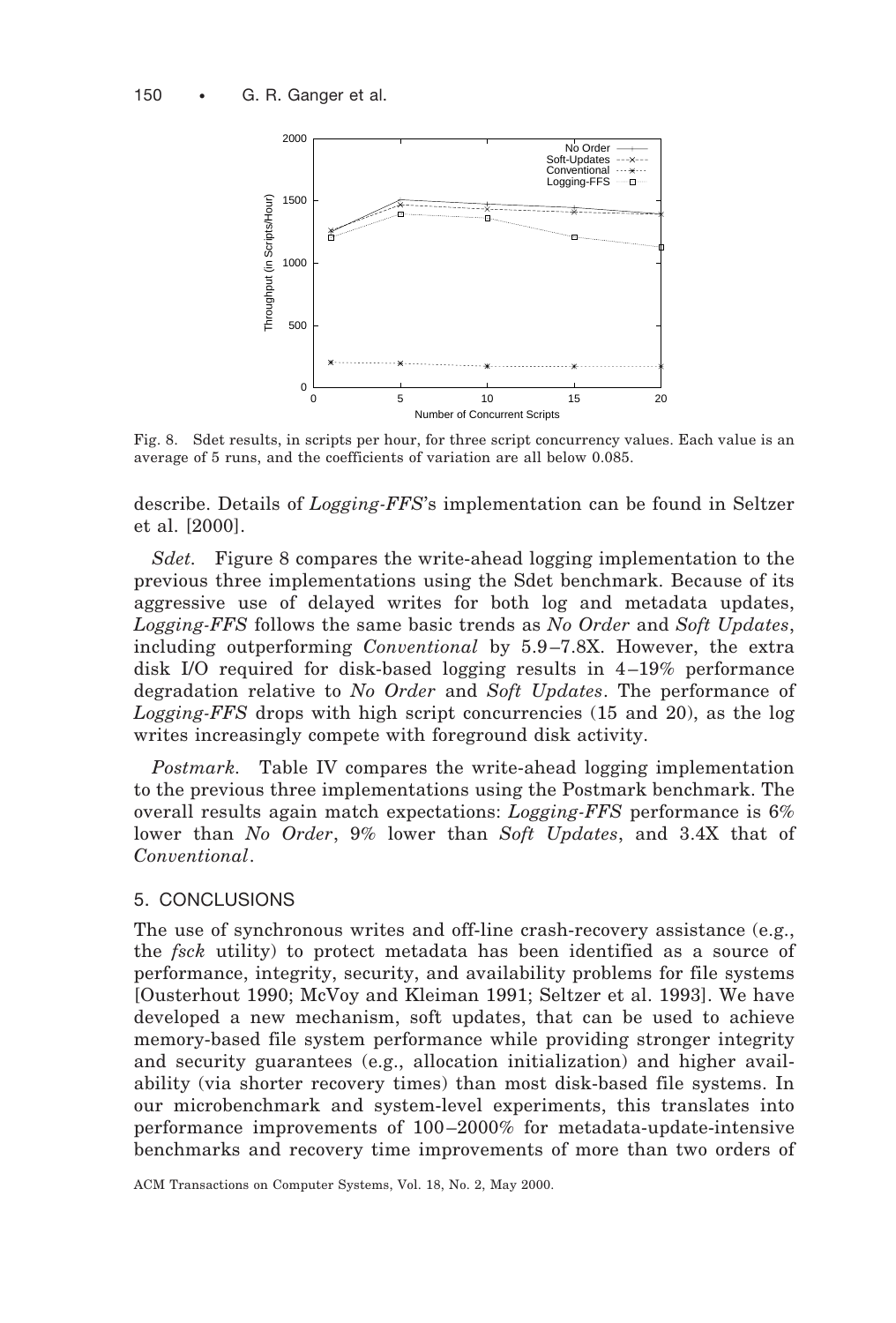| File System   | Transactions |
|---------------|--------------|
| Configuration | per Second   |
| No Order      | 165(2.4)     |
| Soft Updates  | 170(3.0)     |
| Conventional  | 45.4(1.1)    |
| Logging-FFS   | 155(2.4)     |

Table IV. Postmark Results, in File System "Transactions per Second." The values are averages of 5 runs, and the standard deviations are given in parentheses.

magnitude. It also represents 4–19% higher system performance than write-ahead logging.

While our experiments were performed in the context of UNIX systems, the results are applicable to a much wider range of operating environments. Every file system, regardless of the operating system, must address the issue of integrity maintenance. Some (e.g., MPE-XL, CMS, Windows NT) use database techniques such as logging or shadow-paging. Others (e.g., OS/2, VMS) rely on carefully ordered synchronous writes and could directly use our results.

A number of issues arose as soft updates moved from the research lab into the product-quality 4.4BSD operating system. As is often the case, nonfocal operations like "fsync," **fsck**, and **unmount** required some rethinking and resulted in additional code complexity. Despite these unexpected difficulties, our performance measurements do verify the results of the early research. The original soft updates code is available in Ganger and Patt [1995]. The 4.4BSD soft updates code is now available for commercial use in Berkeley Software Design Inc.'s BSD/OS 4.0 and later systems. It is available for noncommercial use in the freely available BSDs: FreeBSD, NetBSD, and OpenBSD.

#### ACKNOWLEDGMENTS

We thank Wilson Hsieh, Frans Kaashoek, Jay Lepreau, John Wilkes, Bruce Worthington, and the anonymous reviewers for directly helping to improve the quality of this article. We thank BSD, Inc. for providing the mail server data reported in Section 4.3. The original work at the University of Michigan was enabled by generous donations of funding, OS sources, and hardware from NCR (AT&T/GIS).

#### **REFERENCES**

- CHAMBERLIN, D. D., ASTRAHAN, M. M., BLASGEN, M. W., GRAY, J. N., KING, W. F., LINDSAY, B. G., LORIE, R., MEHL, J. W., PRICE, T. G., PUTZOLU, F., SELINGER, P. G., SCHKOLNICK, M., SLUTZ, D. R., TRAIGER, I. L., WADE, B. W., AND YOST, R. A. 1981. A history and evaluation of system R. *Commun. ACM 24*, 10, 632–646.
- CHAO, C., ENGLISH, R., JACOBSON, D., STEPANOV, A., AND WILKES, J. 1992. Mime: A high-performance parallel storage device with strong recovery guarantees. Tech. Rep. HPL-CSP-92-9 rev 1 (Nov.). Hewlett-Packard, Fort Collins, CO.
- CHEN, P., NG, W., CHANDRA, S., AYCOCK, C., RAJAMANI, G., AND LOWELL, D. 1996. The RIO file cache: Surviving operating system crashes. In *Proceedings of the 7th International Confer-*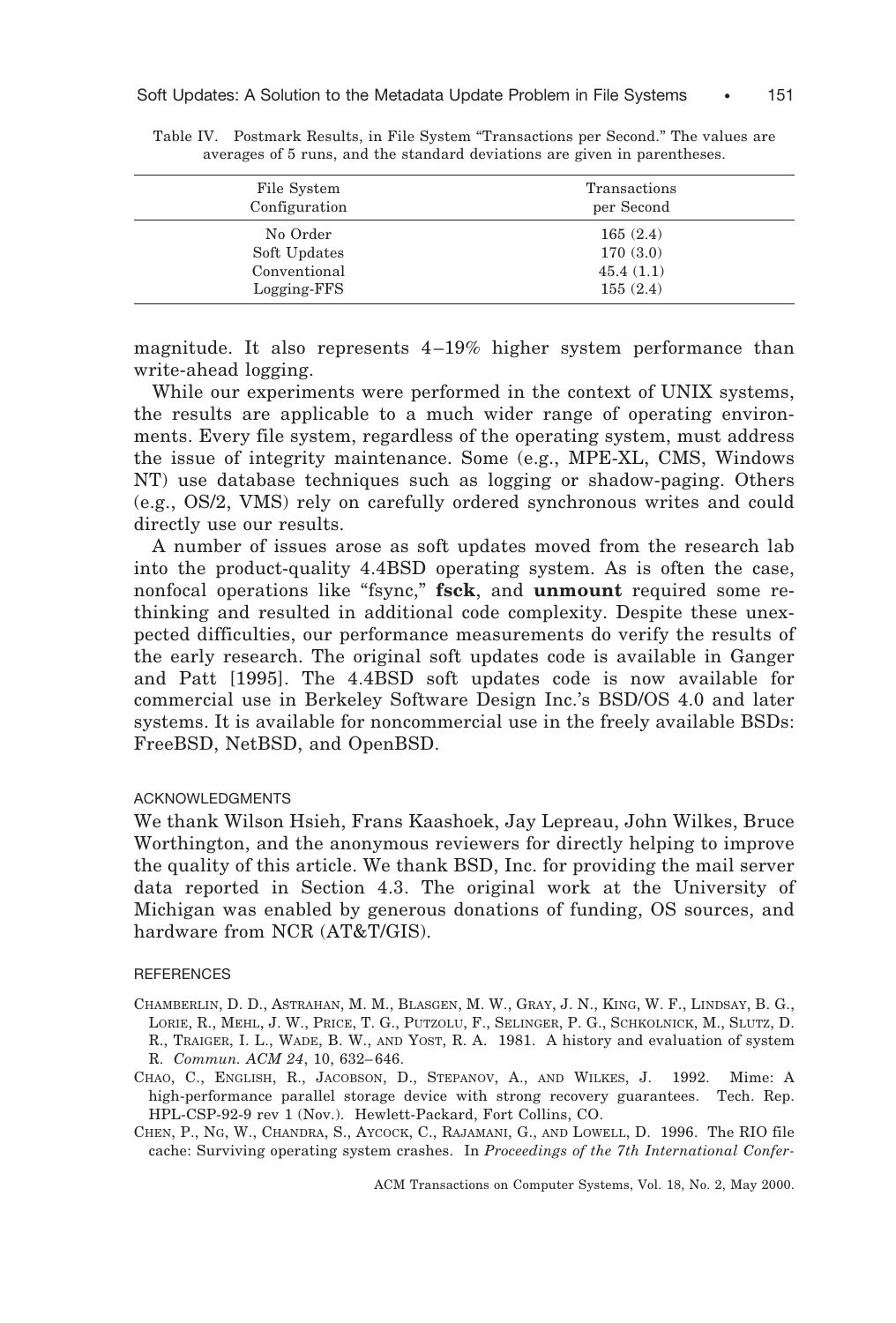*ence on Architectural Support for Programming Languages and Operating Systems* (AS-PLOS-VII, Cambridge, MA, Oct. 1–5, 1996), B. Dally and S. Eggets, Eds. ACM Press, New York, NY, 74–83.

- CHUTANI, S., ANDERSON, O., KAZAR, M., LEVERETT, B., MASON, W., AND SIDEBOTHAM, R. 1992. The episode file system. In *Proceedings on Winter 1992 USENIX Conference*, USENIX Assoc., Berkeley, CA, 43–60.
- DENNING, P. J. 1967. Effects of scheduling on file memory operations. In *Proceedings on AFIPS Spring Joint Computer Conference* (Reston, Va., Apr. 1967), AFIPS Press, Arlington, VA, 9–21.
- DUNCAN, R. 1986. *Advanced MSDOS Programming*. Microsoft Press, Redmond, WA.
- GAEDE, S. 1981. Tools for research in computer workload characterization. In *Experimental Computer Performance and Evaluation*
- GAEDE, S. 1982. A scaling technique for comparing interactive system capacities. In *Proceedings of the 13th International Conference on Management and Performance Evaluation of Computer Systems*, 62–67.
- GANGER, G. AND PATT, Y. 1994. Metadata update performance in file systems. In *Proceedings of the 1st USENIX Symposium on Operating Systems Design and Implementation* (OSDI '94, Monterey, CA, Nov.), USENIX Assoc., Berkeley, CA, 49–60.
- GANGER, G. AND PATT, Y. 1995. Soft updates: A solution to the metadata update problem in file systems. Tech. Rep. CSE-TR-254-95 (Aug.). University of Michigan, Ann Arbor, MI.
- HAGMANN, R. 1987. Reimplementing the cedar file system using logging and group commit. In *Proc. of the Eleventh ACM Symposium on Operating systems principles* (Austin, TX, Nov. 8-11, 1987), L. Belady, Ed. ACM Press, New York, NY, 155–162.
- KATCHER, J. 1997. Postmark: A new file system benchmark. Tech. Rep. TR3022 (Oct.). Network Appliance.
- MCCOY, K. 1990. *VMS file system internals*. Digital Press, Newton, MA.
- MCKUSICK, M. AND GANGER, G. 1999. Soft updates: A technique for eliminating most synchronous writes in the fast filesystem. In *Proceedings of the USENIX 1999 Annual Technical Conference* (Monterey, CA, June), USENIX Assoc., Berkeley, CA, 1–17.
- MCKUSICK, M. AND KOWALSKI, T. 1994. Fsck—The UNIX file system check program. In *4.4 BSD System Manager's Manual* O'Reilly & Associates, Inc., Sebastopol, CA, 3–21.
- MCKUSICK, M. K., JOY, W. N., LEFFLER, S. J., AND FABRY, R. S. 1984. A fast file system for UNIX. *ACM Trans. Comput. Syst. 2*, 3 (Aug. 1984), 181–197.
- MCKUSICK, M., KARELS, M., AND BOSTIC, K. 1990. A pageable memory-based filesystem. In *Proceedings of the Summer USENIX Conference* (June), USENIX Assoc., Berkeley, CA, 137–144.
- MCVOY, L. AND KLEIMAN, S. 1991. Extent-like performance from a unix file system. In *Proceedings on 1991 Winter USENIX Conference* (Jan. 1991), USENIX Assoc., Berkeley, CA, 1–11.
- NCR. 1992. Journaling file system administrator guide, release 2.00. NCR Doc. D1-2724-A (Apr.). NCR Knowledge Lab, National Cash Register Co., London, UK.
- OHTA, M. AND TEZUKA, H. 1990. A fast /tmp file system by delay mount option. In *Proceedings of the Summer USENIX Conference* (June), USENIX Assoc., Berkeley, CA, 145–150.
- OUSTERHOUT, J. 1990. Why aren't operating systems getting faster as fast as hardware?. In *Proceedings of the Summer USENIX Conference* (June), USENIX Assoc., Berkeley, CA, 247–256.
- RITCHIE, D. AND THOMPSON, K. 1978. The unix time-sharing system. *Bell Syst. Tech. J. 57*, 6 (Jul/Aug), 1905–1930.
- ROSENBLUM, M. AND OUSTERHOUT, J. K. 1992. The design and implementation of a logstructured file system. *ACM Trans. Comput. Syst. 10*, 1 (Feb. 1992), 26–52.
- SELTZER, M., BOSTIC, K., MCKUSICK, M., AND STAELIN, C. 1993. An implementation of a log-structured file system for unix. In *Proceedings of the Winter Usenix Conference* (Jan.), USENIX Assoc., Berkeley, CA, 201–220.
- SELTZER, M., GANGER, G., MCKUSICK, M., SMITH, K., SOULES, C., AND STEIN, C. 2000. Logging versus soft updates: Asynchronous meta-data protection in file systems. In *Proceedings of the USENIX Technical Conference* (June), USENIX Assoc., Berkeley, CA.